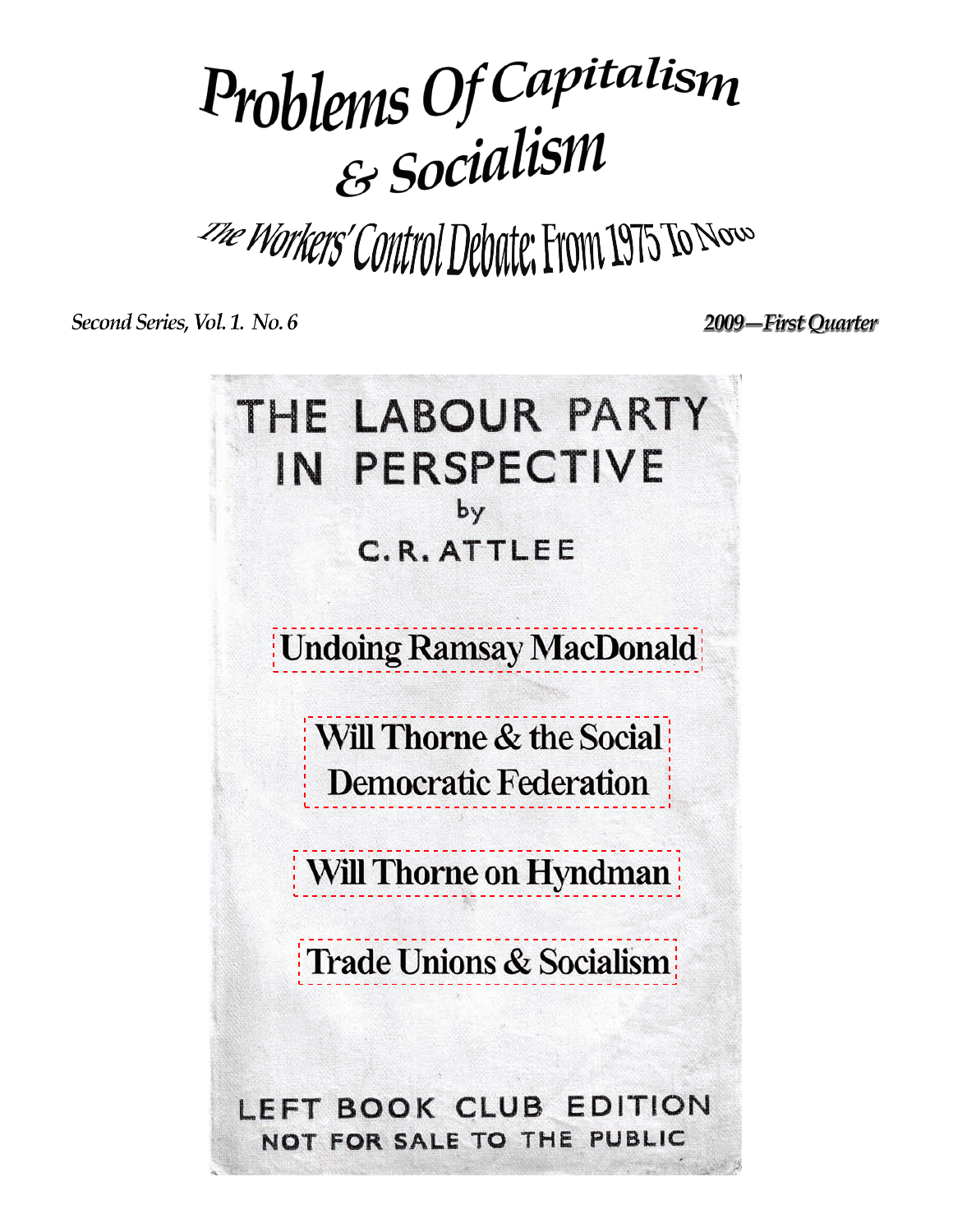# *Problems of Capitalism & Socialism*

# *The Debate on Workers' Control. From Discussion to Denial. From Failure to Fallout. From 1975 to Now.*

| <b>SECOND SERIES, VOLUME ONE, NUMBER SIX</b>                                                                                                                                                                                                                                                                                                                                                                                       | <b>Published by: Problems Of Communism</b><br>Committee.                                                                                                       |
|------------------------------------------------------------------------------------------------------------------------------------------------------------------------------------------------------------------------------------------------------------------------------------------------------------------------------------------------------------------------------------------------------------------------------------|----------------------------------------------------------------------------------------------------------------------------------------------------------------|
| Multi-user subscription rates available from the<br><i>editor.</i><br>Next Issue—Individuals wishing to ensure their<br>copy of the next issue, please send £4; $\epsilon$ 6 (payable to<br>Athol Books) to 33 Athol Street, Belfast, BT12 4GX,<br><b>Northern Ireland.</b><br>Subscription to this magazine in PDF format is<br>available, price $\epsilon$ 1.50; £1.00, per issue. See Athol<br><b>Books website for details</b> | <b>Edited by: Joe Keenan</b><br><b>33 Athol Street</b><br><b>Belfast</b><br><b>BT124GX</b><br>email: joe @atholbooks.org<br>website: http://www.atholbooks.org |

*Contents*

| ARTICLE                           | Author               | $P_{AGE}$      |
|-----------------------------------|----------------------|----------------|
| <b>Class Struggles In England</b> | Editorial            | $\overline{3}$ |
|                                   |                      |                |
| Will Thorne & The SDF             | Will Thorne          | 17             |
|                                   |                      |                |
| Will Thorne on H. M. Hyndman      | Will Thorne          | 19             |
|                                   |                      |                |
| Socialism For Trade Unionists     | Clement Attlee M. P. | 20             |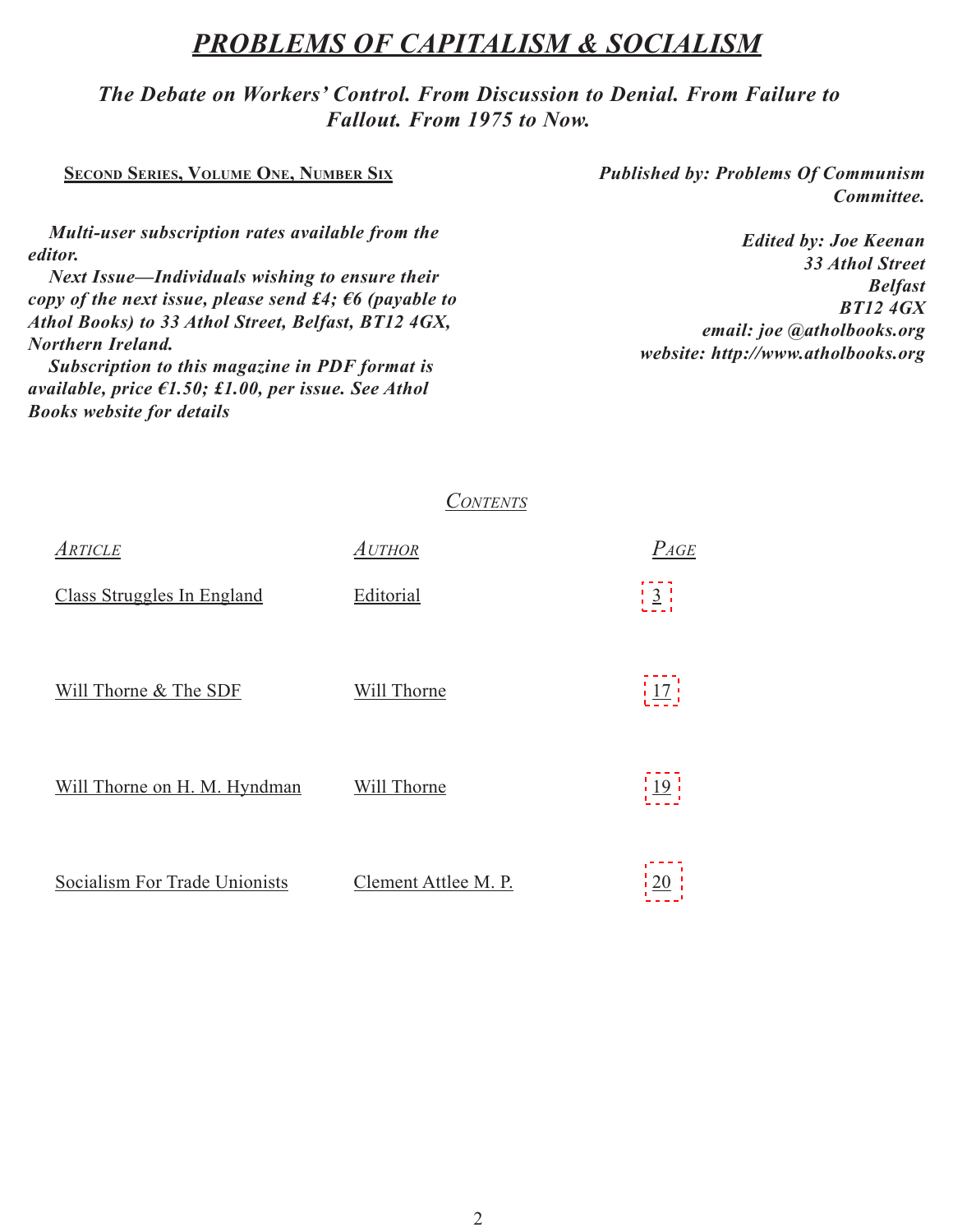# *Class Struggles In England*

*Editorial*

<span id="page-2-0"></span>*…every boy and every gal That's born into the world alive Is either a little Liberal Or else a little Conservative!*

*(Gilbert & Sullivan: Iolanthe)*

*Labour's 1997 Conference was Tony Blair's first as Prime Minister. Just a few brief months after his landslide victory he addressed his cheering Party and told it, just as he and his colleagues in the New Labour Party had been telling it for years, that his Government was going to plunder the poor, incorporate the trade unions into "The New Labour Project" and build in England's Green and Pleasant Land a Monument to Selfishness and Greed. And they went on cheering. They couldn't get enough of him and they couldn't stop cheering.*

*Many of those who were cheering then are complaining now that they have been betrayed, that the Labour Party has been betrayed, and the working class has been betrayed. It seems that these people, Lefties of a purer brand than New Labour, had convinced themselves that Blair and Brown and the rest were lying down all the years since John Smith's death in order to get elected. Then in individual moments of appalling clarity they discovered that Blair and Brown and the rest had pretty much been speaking truth.*

Not exactly the truth, the whole truth and nothing but the truth. That is just not possible in English politics. But amongst the waffle, the inanities, the necessary platitudes and the essential hypocrisies of a vigorous campaign New Labour had by and large promised nothing but what it went on to deliver. Blair betrayed his hangers-on by telling the truth about his and his Party's intentions!

Single issues, rhetorical flourishes and matters of detail to one side, Blair and Brown were unusually open and honest about their programme of government. Publicly they tended to be considerably more reticent about the ideological underpinnings of that programme. Which is fair enough really. Going on about ideological underpinnings is an extraordinarily eccentric, suspiciously unEnglish kind of thing to be getting up to. The kind of thing that is properly indulged in behind closed doors and afterwards kept quiet about.

At the 1997 Conference, however, Blair was carried away on a full surging tide of himself and blurted out

the high constitutional politics of it all. He said:

*"Since this is a day for honesty, I'll tell you: my heroes aren't just Ernie Bevin, Nye Bevan and Attlee. They are also Keynes, Beveridge, Lloyd George. Division among radicals almost one hundred years ago resulted in a 20th century dominated by Conservatives. I want the 21st century to be the century of the radicals."*

Just as openly as he proclaimed New Labour, just as forthrightly as he promoted New Unionism, so Tony Blair openly and forthrightly described the basis of the New Labour Project—to heal the great division in the historic British Left that occurred when the Labour Party allowed itself to be formed independently of the Liberal Party and thereby to reconstitute the single Progressive Movement of British politics. It is impossible to put the matter any more plainly than Blair put it to the 1997 Conference of the Labour Party. The 21st century is to be the century of the radicals. And God help the rest of us!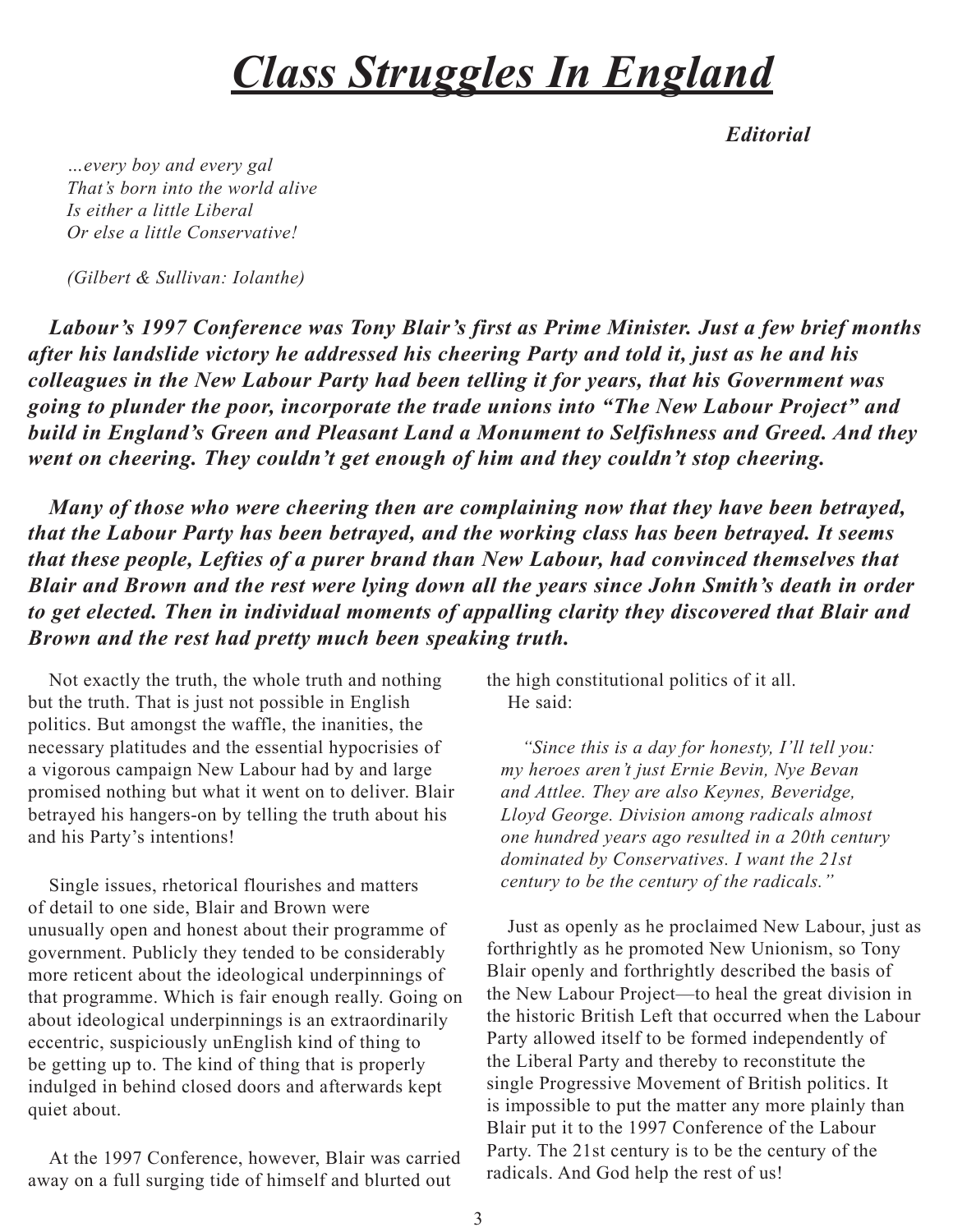Blair is gone now from the New Labour Project. Its future is in Gordon Brown's hands. Or The Lord Mandleson's. Time will tell.

In the meantime it is not the future of the New Labour Project that concerns us here. That Project has a past which speaks to the definition of its aims and objectives, which sustains its methodology and which exposes its weaknesses. And even the most cursory examination of that past, which is all we have the resources to engage in here, inevitably brings us to the most obscure corner of English politics and the story of how its party system, when properly organised and discreetly operated, diverts Working Class politics into Left Wing causes in the course of all of which they are sliced and diced and served up with the class itself to the bourgeoisie for lunch. The uncovering of all of which is our project.

### **Whigs & Tories: More Or Less.**

England's *'Revolution'*, its more or less amicable settlement of its 17th. century affairs, was quickly afterwards bathed in blood at Derry, Aughrim, Enniskillen and the Boyne and thereby rendered *'Glorious'*. After which, for more than a century, England survived and prospered, got along and thrived, on more or less.

English politics are a more or less amicable continuation of war by other means; which means are parties. Soon after 1690 the course of social conflict in England fell into a more or less steady pattern of the ups and downs of two parties, one of them more or less progressive, the other more or less reactionary.

Throughout the eighteenth and well into the nineteenth century these parties were of more or less progressive Whigs and more or less reactionary Tories (if indeed the Tories can, until Pitt energised them by splitting the Whigs, be called a party rather than a Jacobite conspiracy, or a convenient title for everything in politics that was not Whig). They had their ups and downs, within which there was much toing and fro-ing as fortunes changed, factions formed, European powers were balanced and the imperial drama unfolded.

Early in the 19th. century the radical journalist William Hazlitt (who sometimes at least was more or less a Whig) remarked that the two parties were like rival stage-coaches which splashed each other with

mud, but went by the same road to the same place (see The Age of Reform, Sir Llewellyn Woodward, p. 58). Which is not to say that some of the mud did not sometimes stick.

Whigs and Tories together through the eighteenth century constituted an oligarchy that was more than simply the sum of its aristocratic parts. The aristocracy that generated and populated English political life in those days was no decrepit antique. All that ancient blue blood had been poured out in the Wars of the Roses and was replaced by a Gentrified ruling class that was newly out of trade and only by way of the bloodiest commerce lately put into land. Its children in the 19th. century were perfect snobs but the fathers of the Great Families knew where from and how and how recently they had risen. That made them more or less adaptable and ready to assimilate. They knew then how to stoop to conquer.

So, the Oligarchy, by way of its more or less progressive function had by the 1830s begun to absorb the industrial bourgeoisie. The agitation which preceded the Whig's 1832 Reform Act was long and occasionally bloody. Not so far as the Cotton Lords were concerned of course, but the lesser bourgeois and the workers often enough fell victim in the course of whatever radical causes their masters sponsored in the rush to self-improvement and respectability. One such was Peterloo when *"cotton folk of Lancashire in protest did combine"* against the Corn Laws and for their pains were ridden down and sabred by the local Yeomanry.

That mud stuck. The bourgeoisie later saw Peterloo as standing for its Anti Corn Law days; as a symbol of the progressive politics and the struggles of its rise. It has two memorials I know of, a great building and a song which aims to explain the building's significance to future generations. The song concludes…

*John Bright and Cobden paved the way And now where Peter's Field once lay Free Trade Hall it stands today, On the field of Peterloo.*

(Neither Bright nor Cobden were politically active when the Lancashire and Chesire Yeomanry rode to the Hunt in 1819: mention of them just serves to underline the Free Trade point.)

Free Trade Hall was built in 1853 - 56, ten years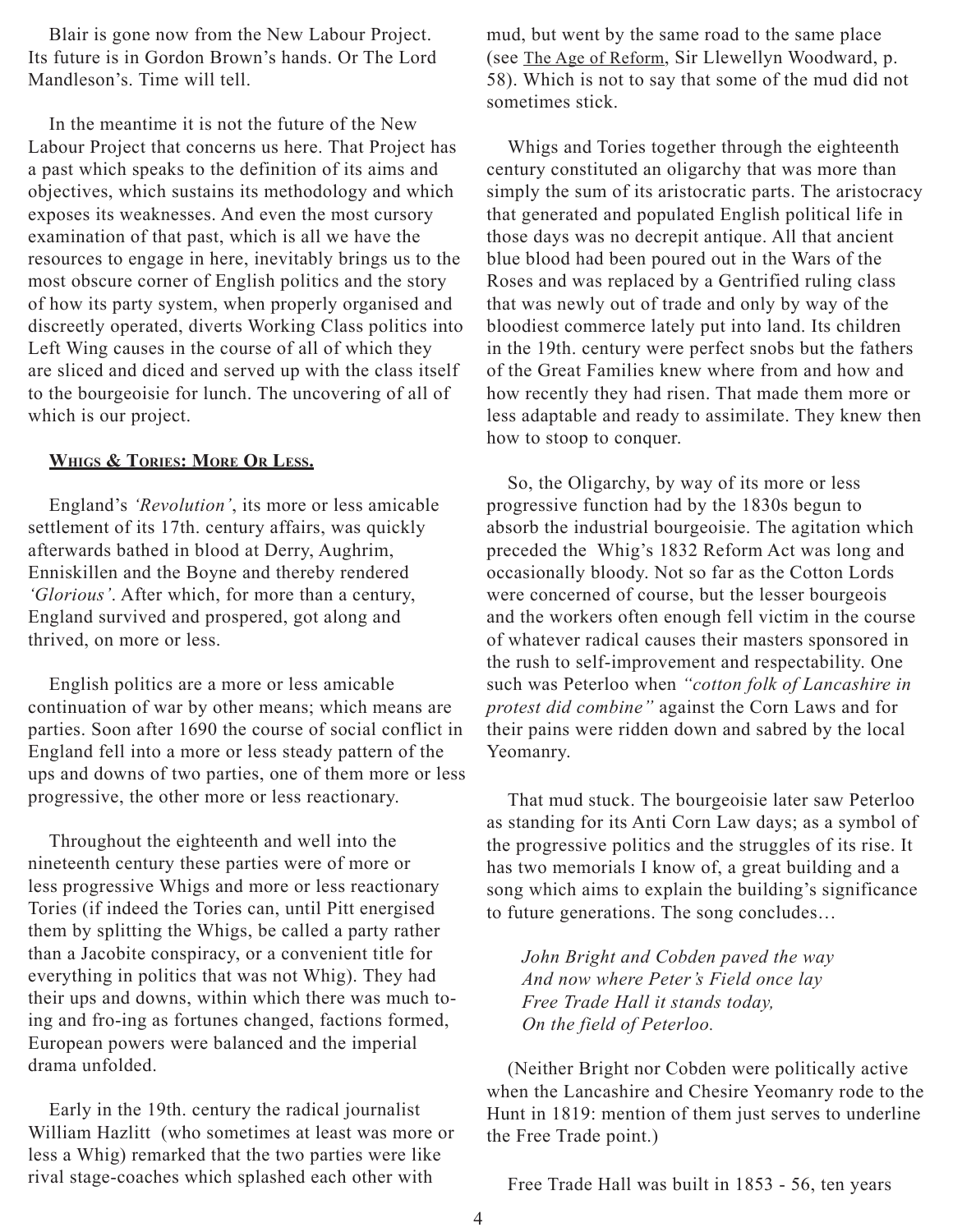after the repeal of the Corn Laws and long before the bourgeoisie was comprehensively victorious in respect of Free Trade (not until 1906 and then only very briefly). Rarely, if not uniquely, for the English bourgeoisie, it explicitly marked a victory in its class war against the landed aristocracy. That mud stuck to serve as a warning.

On the more or less progressive side of things repeal of the Corn Laws was seen as just the first act in the achievement of Free Trade. It took the lesson that repeal was in fact carried through by a more or less reactionary administration under Tory Prime Minister Robert Peel; with Whig and Radical support and at the cost of splitting his own party. The most capable of the Free Trade Peelites, William Gladstone, went on in the 1860s to lead the formation of a coherent Liberal Party. Whigs and Tories then were replaced by Conservatives and Liberals, those new parties still standing for more or less the old divisions.

### **Liberals & Conservatives**

With the stage at last set fair for a production of Iolanthe (this was first performed in 1882), with all the cast of the political nation lined up as more or less Liberal or Conservative, the contest was on as to which would capture the affections and votes of the newly (if far from completely) enfranchised working class.

A footnote in Woodward's "The Age Of Reform" (page 185) cites two instances which explain the Conservatives' reasonable expectations of their 1867 Reform Act:

*"In Jan. 1853 Edward Stanley wrote to Disraeli that Malmesbury had said to him that, if the conservatives adopted a franchise reform programme, they ought not to stop at a £5 qualification; the five-pounders were democratic, but the labourers conservative; therefore 'if we must go as low as £5, he (Malmesbury) would rather go on to universal suffrage'…"*

And, from an 1869 article in the Quarterly Review, which was founded sixty years before as a Tory journal in opposition to the Whigs' Edinburgh Review...

*" The phantom of a Conservative democracy was a reality to many men of undoubted independence and vigour of mind. A vague idea that the poorer* 

*men are the more they are influenced by the rich: a notion that those whose vocation it was to bargain and battle with the middle class must on that account love the gentry: an impression…that the ruder class of minds would be more sensitive to traditional emotions…all these arguments…went to make up the clear conviction of the mass of the Conservative party that in a Reform Bill more radical than that of the Whigs they had discovered the secret of a sure and signal triumph'."*

In the natural course of events the Liberal Party, the efficient engine of Progressive political change which had overseen the bourgeoisie's incorporation into the workings of the constitution and which was shepherding the trade union and labour movement into the body politic, had every reason to expect that the bulk of the working class would incline to it as of right.

But the 1867 Act was a product of Disraeli and the Conservative Party.

### **The Doctrinaire Sectarians Of The SDF**

Henry Mayers Hyndman, the founder of England's first avowedly Marxist party, the Social Democratic Federation, devotes a chapter of the first volume of his hugely entertaining memoirs to Disraeli, whose career he was attracted to because of…

*"…his manifest sympathy for democratic and social progress as opposed to middle-class Liberal hypocrisy and chicane…That he sympathised with the revolutionary Chartists is, I think, quite clear, and that he only gave up his adherence to their views when he saw that it was quite impossible their ideas should attain to political success in his day is, it seems to me, equally manifest…he never lost a chance of helping forward the political emancipation and social advancement of the class which he had begun by supporting" (*"The Record Of An Adventurous Life" *MacMillan, 1911, page 208: the second volume is* "Further Reminiscences" *MacMillan, 1912).*

Hyndman's SDF is a significant phase in the history of British working class politics. Its significance is not that it followed on in large measure from Bronterre O'Brien's later moral force Chartism. Nor is it significant in being Marxist. It is significant in that while it was only accidently Left-Wing it was essentially Working Class.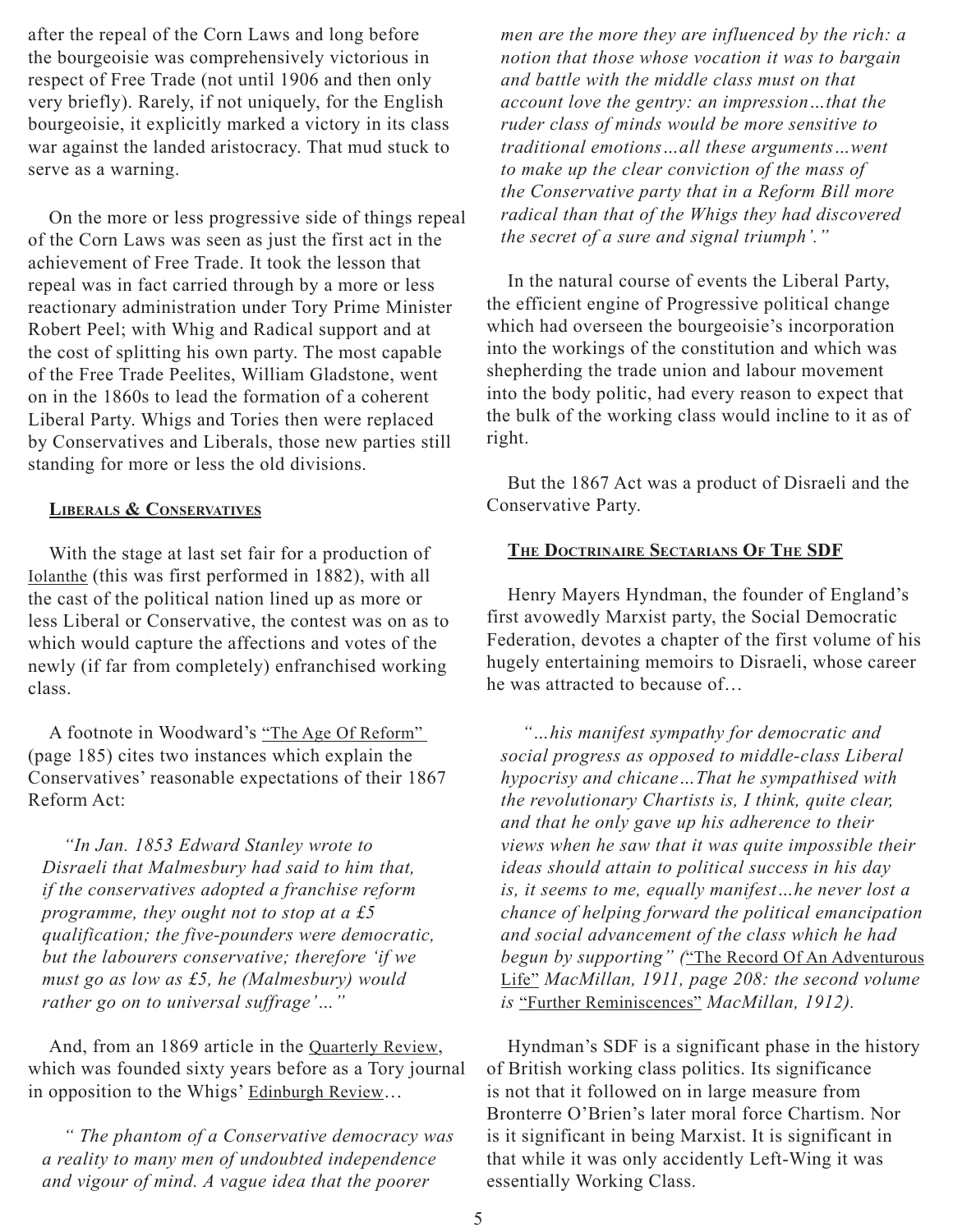Of the groups that came together to form the Labour Representation Committee in 1900 only the SDF approached a clear political commitment to the working class interest. The Independent Labour Party was Left-Wing and part of the Progressive Movement (which New Labour now aims to reconstitute). The Fabian Society was also Left-Wing and part of that Progressive Movement. The Trade Unions had developed to that date under the tutelage of the Left-Wing of the Liberal Party. They were more an object of the Progressive Movement's interested benevolence than part of the Movement itself. They were more a Left-Wing cause than Left-Wing in themselves: something which was very important in allowing them, in the course of the struggle against the Taff Vale and Osborne Judgements, to break away from New Liberalism and so further damage the unity of the Progressive Movement (which New Labour now aims to reconstitute).

It is important to recognise that the unity of the Progressive Movement was only damaged in 1900. It was not finally broken until the aftermath of 1931, when the worst of the Society Socialists were driven out of the Labour Party which Bevin and Citrine then finally subordinated to the political interest of the working class (Bevin had, around 1909-10, been a member of the SDF).

The essential Working Class character of the SDF consisted of at least a general willingness to break the party system of British politics.

The more or less Progressive element of that party system, the Whigs who became Liberals, had brought the bourgeoisie peacefully into the constitution, which was disrupted thereby but scarcely revolutionised. This changed the more or less reactionary element in its turn and Conservatives who had been Tories made a play for the votes of newly enfranchised workers.

Throughout his life Hyndman struggled against his background, upbringing, character and social connections. It was a struggle that he finally lost in 1916 when he was expelled from the British Socialist Party because of his support for the war and formed the National Socialist Party which he led until his death in 1921. He is widely denounced today as an imperialist and a Tory. It is generally said that, as leader of the SDF, he was dogmatic and dictatorial.

Imperialist he certainly was, and none the less a

Marxist for that. But for Lenin's destruction of the Second International a Left-Wing Marxist Progressive Movement would be imperialist to this day. The charge that he was a Tory is the usual Progressive Movement abuse which has gained wide currency through a wilful misunderstanding of the SDF's attempts to free the working class from its entanglement in Bourgeois politics.

Engels thought Hyndman was a very bad influence on the development of the SDF, leading it to be doctrinaire and sectarian.

Hyndman may very well have had Conservative Party sympathies before 1881. He certainly was no Democrat before then, when he was arguing for parliamentary representation for the colonies and an extended but still restricted suffrage, but I am not aware of any evidence that he was ever a member of it. In 1880 he stood unsuccessfully for Parliament as an Independent. Though he was to all intents and purposes the candidate of the Marylebone Democratic Workingmens' Club Gladstone threw the Tory word at him. In his autobiography he says that when he set out to found the (Socialist but not yet Marxist) Democratic Federation…

*"What I hoped to see was an England that, having reorganised herself at home and abandoned mere dominant imperialism abroad, was able to come to the front, with its free federated communities, as the champion of national freedom, democracy and Socialism, in Europe and all over the world" (Vol. 1 page 228).*

In 1883 the Democratic Federation became openly Marxist with a programme advocating social ownership of the means of production and changed its name to the Social-Democratic Federation. And it was doctrinaire and it was sectarian. And Engels disapproved of it, though I can't think why he should have.

Generally speaking, a doctrinaire attitude to poltiics is inimical to inner party democracy, to lively debate and useful argument. Since the Reports of SDF Conferences are full of inner party democracy (expulsions and resignations galore), lively debate and useful argument (not to mention frequent deadlocks and changes of mind) that party was not doctrinaire in respect of its internal relations. It certainly was doctrinaire in respect of the political mayhem that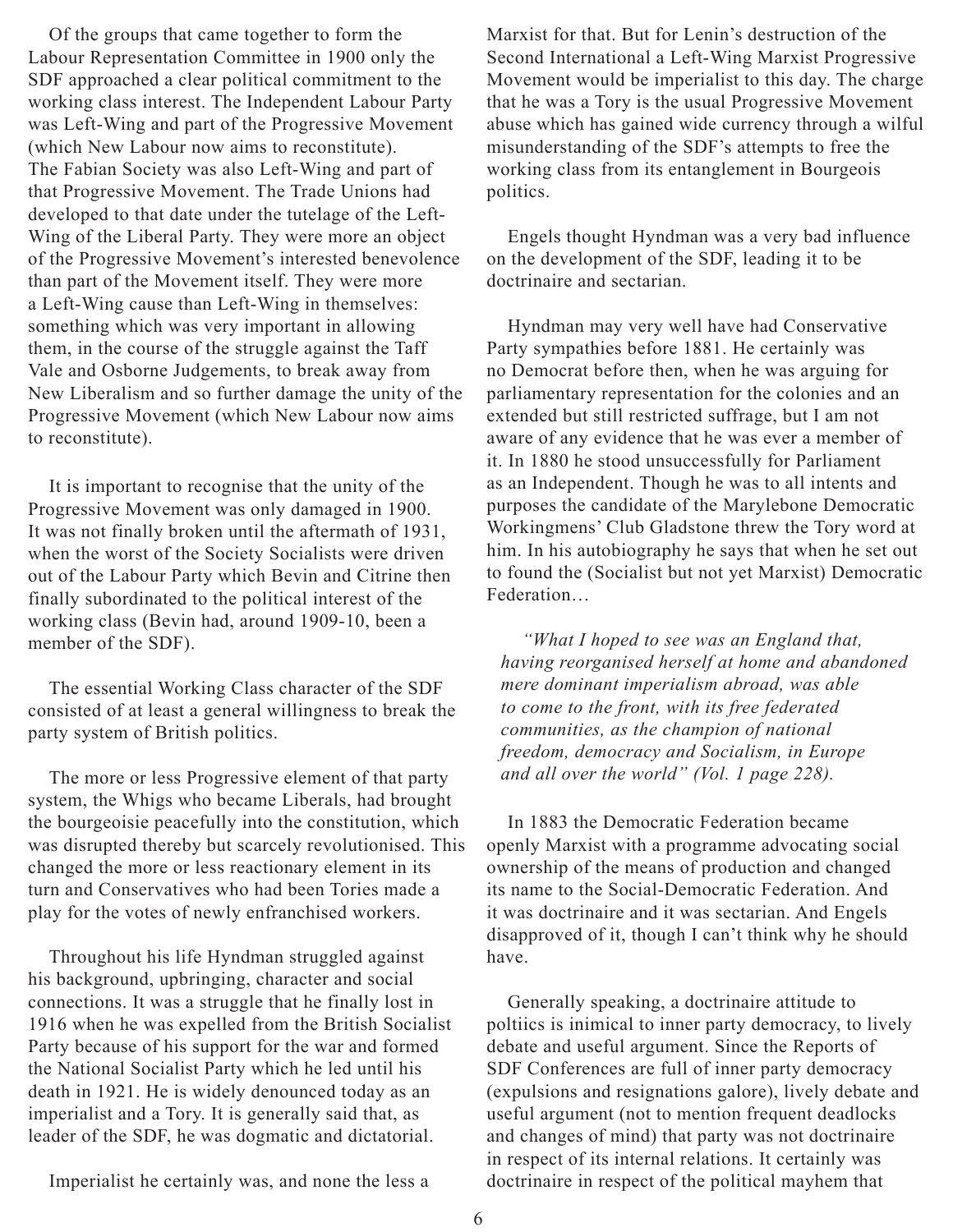surrounded it. Doctrinal orthodoxy was the face of its very necessary sectarianism in repect of the Progressive Movement from which it consistently and very properly sought to distinguish itself. It was a question of being doctrinaire and sectarian or becoming the (in)Dependent Labour Party.

Engels should have understood that. He appeared to have understood it when writing to Sorge on November 29, 1886…

*"The first great step in a country which enters the movement for the first time is to constitute the workers as an independent Labour Party, no matter in what way, so long as it is a distinct Labour Party…The masses need both time and opportunity to develop, and this opportunity they will obtain only on having a movement of their own—no matter in what form as long as it is their own movement—in which they will be driven forward by their own mistakes, and acquire wisdom by their failures."*

Or did he imagine that an independent Labour Party, a distinct movement of the workers' own, could happen naturally and all at once, without sectarian struggle and the most dogged doctrinaire persistence?

Whatever about that, in 1893, in the course of an interview with the Daily Chronicle about the strong performance of the Social Democrats in German elections Engels said

*"…Our programme is very nearly identical with that of the Social-Democratic Federation in England, although our policy is very different…We are opposed to all the existing political parties, and we are going to fight them all. The English Social-Democratic Federation is, and acts, only like a small sect. It is an exclusive body. It has not understood how to take the lead of the workingclass movement generally, and to direct it towards socialism. It has turned Marxism into an orthodoxy. Thus it insisted upon John Burns unfurling the red flag at the dock strike, where such an act would have ruined the whole movement, and, instead of gaining over the dockers, would have driven them back into the arms of the capitalists…"*

Which is only to say that the SDF attempted to show that its former member, the extremely influential John Burns (who recently had been notorious for provocative stunts involving red flags), was an

opportunist with a Liberal political agenda. The SDF did not insist on another of its former (and future) members who was leading the Dock Strike, Tom Mann, doing anything of the sort, as there was no similar point to be made.

## **Class Politics In England**

The SDF was never an electoral force in the land. Throughout its history it ran from pillar to post in an internal debate as to how it should, where it had no candidates standing, advise the working class to vote in parliamentary elections. From the outset this was considered under the heading of no half measures, when the SDF straightaway took money from the Conservative Party to stand two candidates in London in the General Election of November 1885. This was the *"Tory Gold"* scandal. And this is precisely everything Tom Mann has to say about it in his Memoirs (Labour Publishing Company, 1923):

*"The candidates were John Williams, for Hampstead, and John Fielding, for Kennington. The Socialist vote was insignificant, but the discussions that took place over this on the executive of the S.D.F. were the hottest I had ever up to this time listened to. The controversy brought out the respective qualities of the disputants, and the question of what constituted good and bad tactics was exhaustively thrashed out" (page 56).*

Mann left the SDF a year or so later because of its negative attitude to trade unionism. He was not at all horrified by the SDF taking money from the Conservatives to assist its fight against the more immediate and more dangerous Liberal enemy. 1885 was just the first, of itself quite trivial, occasion on which the SDF asserted its increasingly clear view that while the Conservative Party held no attraction for advanced sections of the working class the Liberal Party posed an overwhelming threat to the development of independent working class politics. Whether or not he was ever a member of the Conservative Party Hyndman's social familiarity with its personnel must have served to ease the sting of lingering Progressive Movement inhibitions. Not that these ever went entirely away. It has to be taken that those inhibitions were overall more powerful than Hyndman's supposed dictatorship.

The SDF did not stand any candidates in the next General Election of July 1886. In 1892, when it again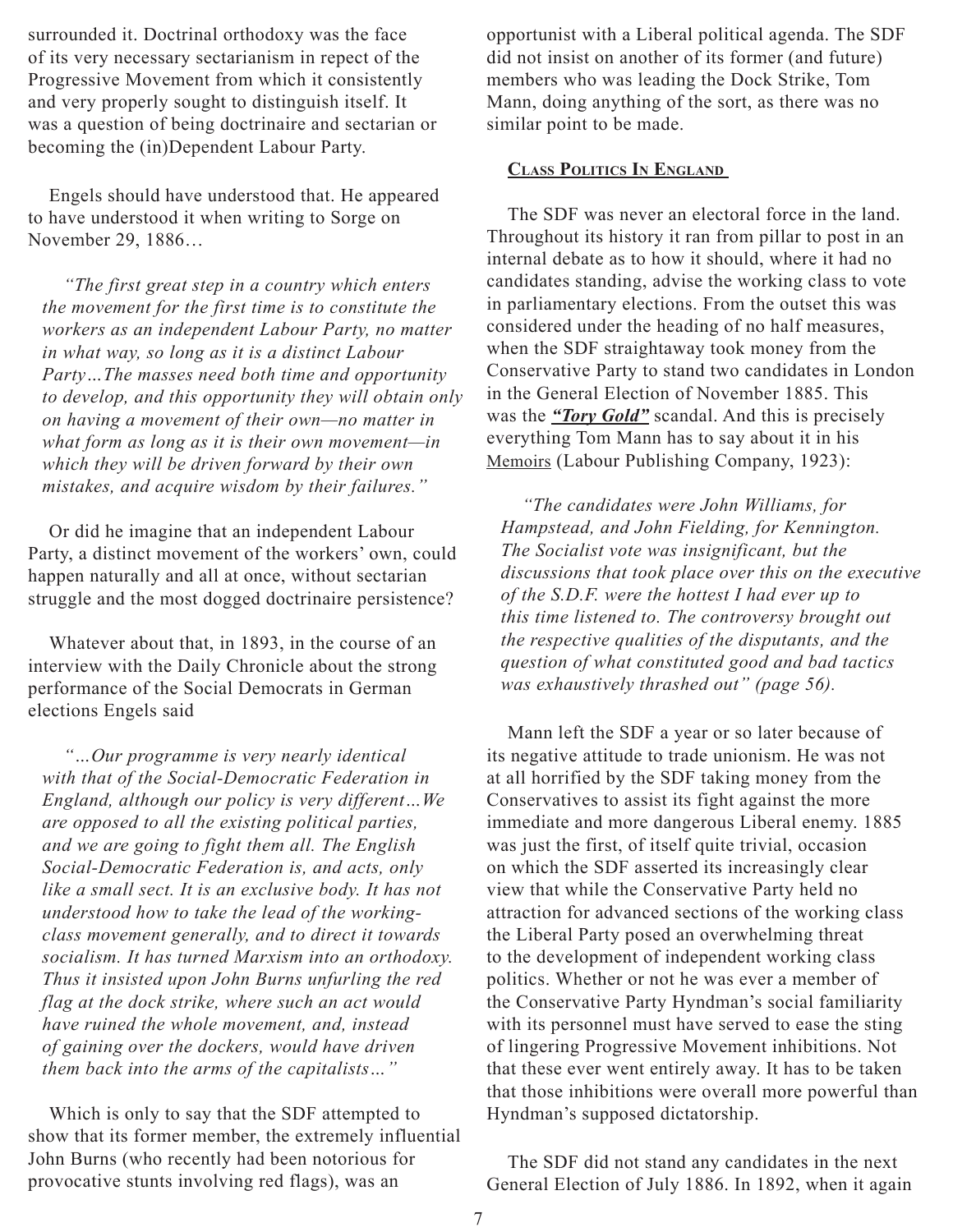put up only two candidates a number of its branches agitated for abstention. At the next General Election in 1895 the SDF executive issued a general statement in favour of abstention.

It must be stressed that, where a working class party is seeking to assert its independence of two bourgeois parties, advocating an abstentionist policy is weak and demoralising. Opting out in this way is really not an option at all. It amounts to class collaboration with both of the opposing factions of the bourgeoisie. So the most astute tendency in the SDF made the correct calculation that the Liberal Party, precisely because of its progressive wing which folded neatly into the gradualist wing of the ILP/LRC/Labour Party and its history of bringing the fledgling politics of the working class benevolently along under its interested guidance, was by far the greatest threat to the political independence of the working class. The only reasonable course for it to adopt in the circumstance of its own electoral weakness was to do everything it could to do down Liberalism.

It came closer to that position at its 1898 Conference when a motion was proposed that the socialist vote should be cast for the Conservative Party, but inhibition saw to it that the motion was amended into milk and water. In 1899 a motion that *"the organised vote of the Social-Democratic Party in Great Britain should be directed solidly to the extinction of Liberal candidates by the votes being cast steadily on the Tory side up to and through the General Election"* was actually passed, but, after a pause for lunch and reflection, it was suspended until members who had the franchise were polled. In 1900 the policy was abandoned and in 1901 an attempt to reinstate it was defeated.

It was not until the run-up to the General Election of December 1910 that the executive of the Social Democratic Party (the SDF had changed its name in 1907) finally took the plunge and recommended voting for the Conservatives. The Conference of 1911 (the year in which the SDF dissolved into the British Socialist Party) then endorsed the policy.

I suspect at this point readers may well be reflecting that the doctrinaire sectarianism of the SDF which allowed it to consider and even do what for the *"Left"* was utterly unthinkable did not get it very far and did not serve the working class very well. They may well be thinking that the ILP/LRC/Labour Party at least

generated a sizeable parliamentary party which by 1931 had formed two governments. But that is only to say that by 1931 the working class had lost its political independence and had gained…What had it gained to compensate it for the loss of its ability to act for itself?

At the end of that long day it was the spirit of the SDF surviving in Bevin, who had been a member of it, and Citrine that rescued the working class from the (in)Dependent Labour Party's *"success"*.

### **Dependent Labour Representation**

In the precise circumstances of the turn of the 19th to the 20th century in England there were two fundamental conditions either of which might well have ensured the independence of a Labour Party. First, that it make a point of being represented in Parliament by members of the working class. Second, that its programme be determinedly Socialist. Both would have settled the Party's class character once and for all. Either would have set it on the right lines at least. But the Labour Representation Committee which held its founding conference in February 1900 would have none at all of any of that working class socialist nonsense.

As mentioned in the last issue of this magazine a resolution which would have committed the LRC to fielding working class candidates was amended into its contrary (by George Barnes and John Burns of the Amalgamated Society of Engineers; Burns, the former SDF agitator and future Liberal Cabinet Minister, Barnes was later a member of Lloyd George's War Cabinet and was expelled from the Labour Party for refusing to leave it when the war ended).

In his second volume of autobiography (*Further*) Reminiscences, MacMillan & Co., 1912) Hyndman gives this account of the failure of an SDF resolution that would have committed the LRC to Socialism…

*"I am very strongly of opinion that had the Social-Democrats and Socialists present succeeded in what they were striving for, such success would have accelerated the course of events in this country by several years. The definite acceptance of clear - cut scientific class war Socialism by a majority of a conference of this character could not have failed to produce a highly educative effect upon the workers all through the country. Socialism, not mere trimming Labourism, would then have been the rallying cry*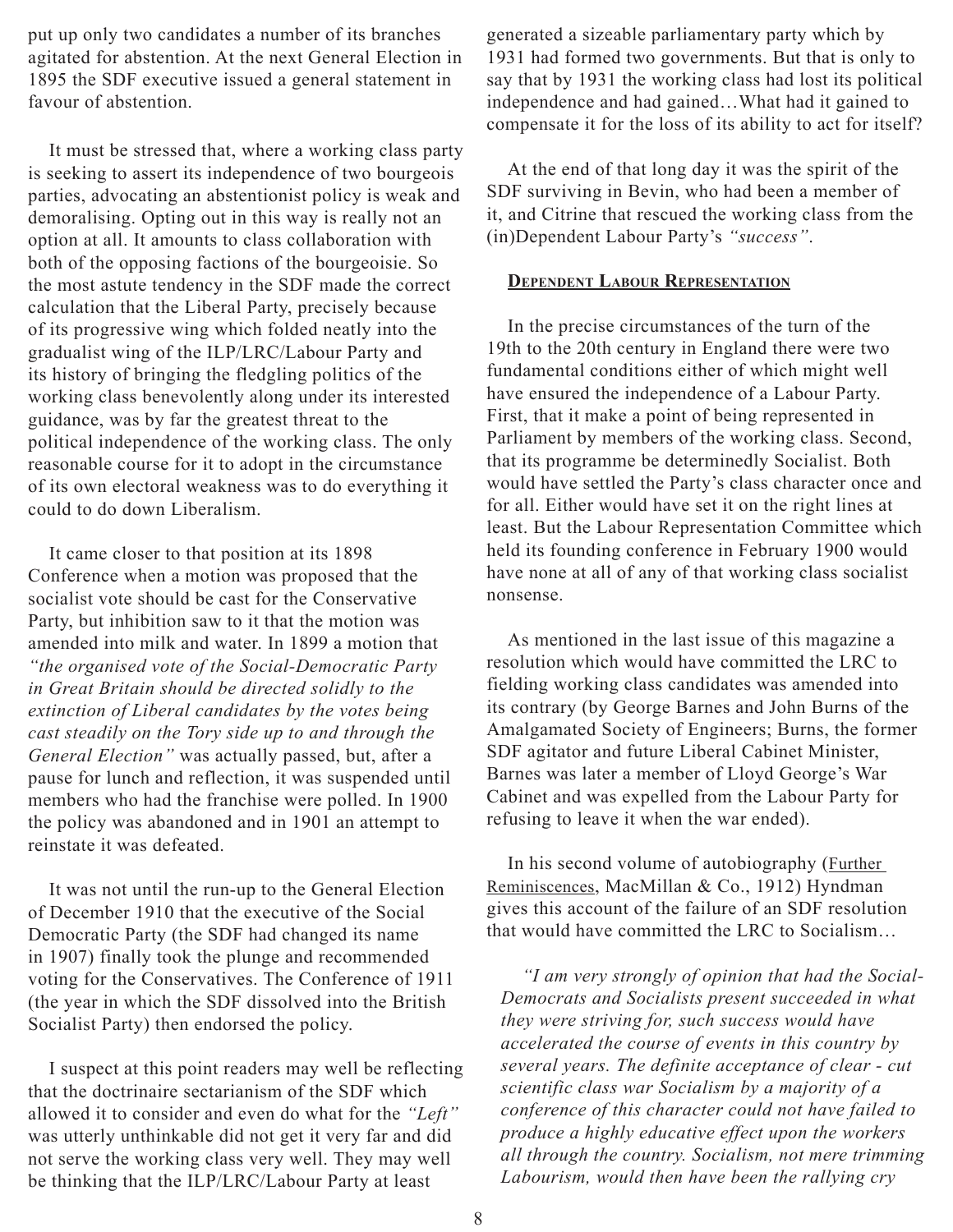*of the coming political and Parliamentary party.*

*"But it was not to be. When this conference was held our steady propaganda of revolutionary Socialism had been going on for more than nineteen years, and so far as we were concerned there was nothing wanting in the declaration of principles. Compromise found no favour in our ranks. As it was essentially a Labour Conference the two delegates of the S.D.F. were both of them Labourers and Trade Unionists. They were James Macdonald, the tailor, and H. Quelch. The others were not so punctilious on this head. Of course, the overwhelming majority of the 130 delegates present were Trade Unionists first, and Socialists, if they were Socialists, afterwards. The late W. C. Steadman of the Barge Builders, better known as the "Karnty Karncil" from his strange pronunciation of the words London County Council, of which body he was a member, who afterwards became a Radical M.P. for one of the metropolitan divisions, was elected chairman. I knew Steadman well, and, though a Radical and voting regularly with the Liberal Party, I believe he was a thoroughly honest man…*

*"…the fact that Socialism should have been the issue at all at such a gathering showed that our labour had not all been in vain. There were more than 500,000 Trade Unionists legitimately represented by direct vote of their members. The balance over and above the 500,000 was composed of 13,000 Independent Labour men, and 9000 Social - Democrats. The whole Conference had been convened by the Parliamentary Committee of the Trade Union Congress. Obviously, therefore, though the impetus came from the Socialists, the Trade Unionists, merely as Trade Unionists, could, if they thought proper, carry matters their own way.*

*"Everything turned upon the resolution proposed by the Social-Democratic Federation. This ran as follows :*

*" 'The Representatives of the working-class movement in the House of Commons shall form there a distinct party based upon the recognition of the class war and having for its ultimate object the socialisation of the means of production, distribution, and exchange. The party shall formulate its own policy for promoting practical legislative measures in the interests of Labour, and shall be prepared to co-operate with any party* 

*that will support such measures or will assist in opposing measures of an opposite character.'*

*"Nothing could be more plain, straightforward, and conclusive from the Socialist point of view. As a brief statement of principles and tactics for a Parliamentary party the resolution left little to desire. The first part declared out and out that the object of the party would be the realisation of Socialism : the second proclaimed that in the practical work of everyday life in the National Assembly some latitude in regard to temporary support of other parties or sections was inevitable.*

*"The S.D.F. resolution was moved by James Macdonald, one of the earliest, if not indeed the first, of the Trade Unionists to join that body…*

*…*

*"He made an excellent speech as the mover, pointing out with force and eloquence that the workers had been made tools of the despoilers in their political sham-fights long enough; that now another great opportunity for asserting their claims as the only really important class in the community, without which no social existence was possible, lay before them; and that Socialism was and could be the only possible basis for a party which had in view the emancipation of the workers, the destruction of the class State, and the final abolition of wage-slavery and capitalism. All who worked in this direction were their friends, and all who went off elsewhere were their enemies.*

*"The resolution was seconded by Quelch…*

*"The main amendment…to meet this resolution was as follows :*

*" 'This Congress is in favour of establishing a distinct Labour group in Parliament, who should have their own whips and agree upon their policy, which must embrace a readiness to co-operate with any party which, for the time being, may be engaged in promoting legislation in the direct interest of labour, and be equally ready to associate themselves with any party opposing measures having an opposite tendency.'*

*"Like most amendments of this sort there was no principle in it whatever. It was drafted not to*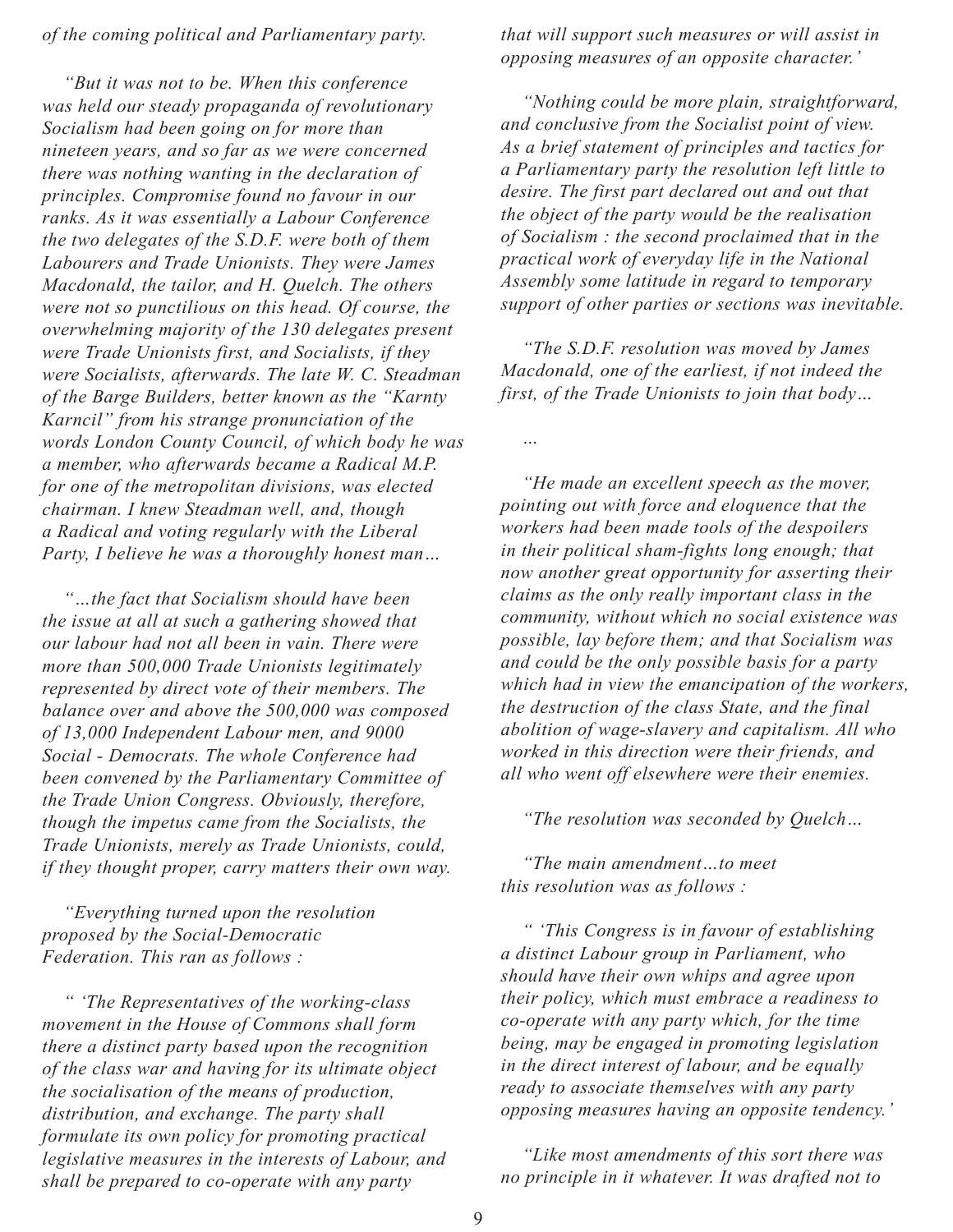*express principle, but to catch wavering votes and to give Socialists the excuse for voting against their avowed convictions. It was fitly proposed by Keir Hardie, M.P., and seconded by Mr. Wardle, M.P., now member for Stockport. I have expressed elsewhere my admiration for Hardie's attitude when he was standing alone in the House of Commons as the champion of his class…The issue was as plain as it could be: Should the party representing Labour in the House of Commons be a Socialist Party, or should it be an intriguing, programmeless, go-asyou-please group, adding yet another purchasable faction to other purchasable factions in the House?*

*"Hardie solemnly proposed it should be the latter from the beginning and all through. And it was so. There were, as said, 130 delegates attending the Conference. Of these only 53 voted for Keir Hardie's amendment, and 39 against it and for James Macdonald's original resolution, a majority of no more than 14 for the trimmers. But this obviously did not constitute a majority of the whole Conference against Socialism. That would have called for 66 votes instead of 53, and in my opinion the whole matter should have been referred to the bodies represented to vote upon again." (pp. 261-267)*

Those votes on those resolutions at that Conference in 1900 mark the birth of the Labour Party as a semidetached wing of a Progressive Movement, the most vigorous and altogether dominant element of which was New Liberalism. Had it not been for the Taff Vale judgment of the House of Lords in July 1901 it is at least as likely that the LRC parliamentary intake of 1906 would have rejoined the Liberal Party to fully reconstitute the Progressive Movement as that it would have renamed itself the Labour Party.

Nonetheless the statement in our last issue that the trade union block voting introduced in 1903 was *"the end of the ILP's dream of New Liberalism"* was incorrect. The New Liberal, James Ramsay MacDonald, did not give up dreaming, conniving and scheming.

## **Ramsay MacDonald**

Hyndman was at pains in his autobiography to make it clear that the James MacDonald who moved the SDF resolution at the 1900 Conference had nothing in common with, and indeed stood head and shoulders above, the former SDF member James Ramsay

MacDonald who profited most from the socialists' defeat on that occasion. That MacDonald is one of only two people that Hyndman speaks badly of in his two volumes of autobiography (the other of course being John Burns, and now that I think of it Hyndman is less than kind to the real Tory in the ILP woodpile, Maltman Barry). This is Hyndman on MacDonald, written in 1912...

*"A man who had never done a day's work as a manual labourer in his life, who was not and did not pretend to be a Trade Unionist, who had been a Scotch schoolmaster, who was then working as a Liberal journalist and was at the time, I believe, also Private Secretary to that very earnest Radical M.P., Mr. Thomas Lough, was elected unanimously as first unpaid Secretary to the newly formed political Labour Party! It seemed quite incredible that this should have occurred. I was not present myself, for, never having been a working man, I thought, perhaps foolishly, that in spite of all the long years of education and agitation I had devoted to the cause of Labour and Socialism I was scarcely entitled to be a delegate. Naturally, I was anxious to know how such an extraordinary thing had happened; for Mr. James Ramsay Macdonald, though he had been a member of the S.D.F., and was then an influential worker in the I.L.P., was not by any means generally well known or popular at this juncture among the Trade Unionists, who formed the overwhelming majority of the delegates. I was told that most of those who voted for this smart middle-class manipulator as Secretary thought they were voting for the James Macdonald who had moved the Socialist resolution…*

*"As to Mr. Ramsay Macdonald, he is not a man I care to waste much space upon. I have seen a good deal of him at various times, and when he was chosen as Secretary and became the guiding spirit in the Labour Party, I felt pretty confident as to what line he would adopt. Personal ambition has been his one motive throughout. I do not blame him so much for that. As was said of a far abler and more prominent man, we 'did not even object to his having cards up his sleeve; but we felt a little hurt when he solemnly told us they were placed there by Providence.' It has been pretty much the same thing on a lower plane with Ramsay Macdonald. At one time I hoped against hope that, circumstances tending towards Socialism,* 

*…*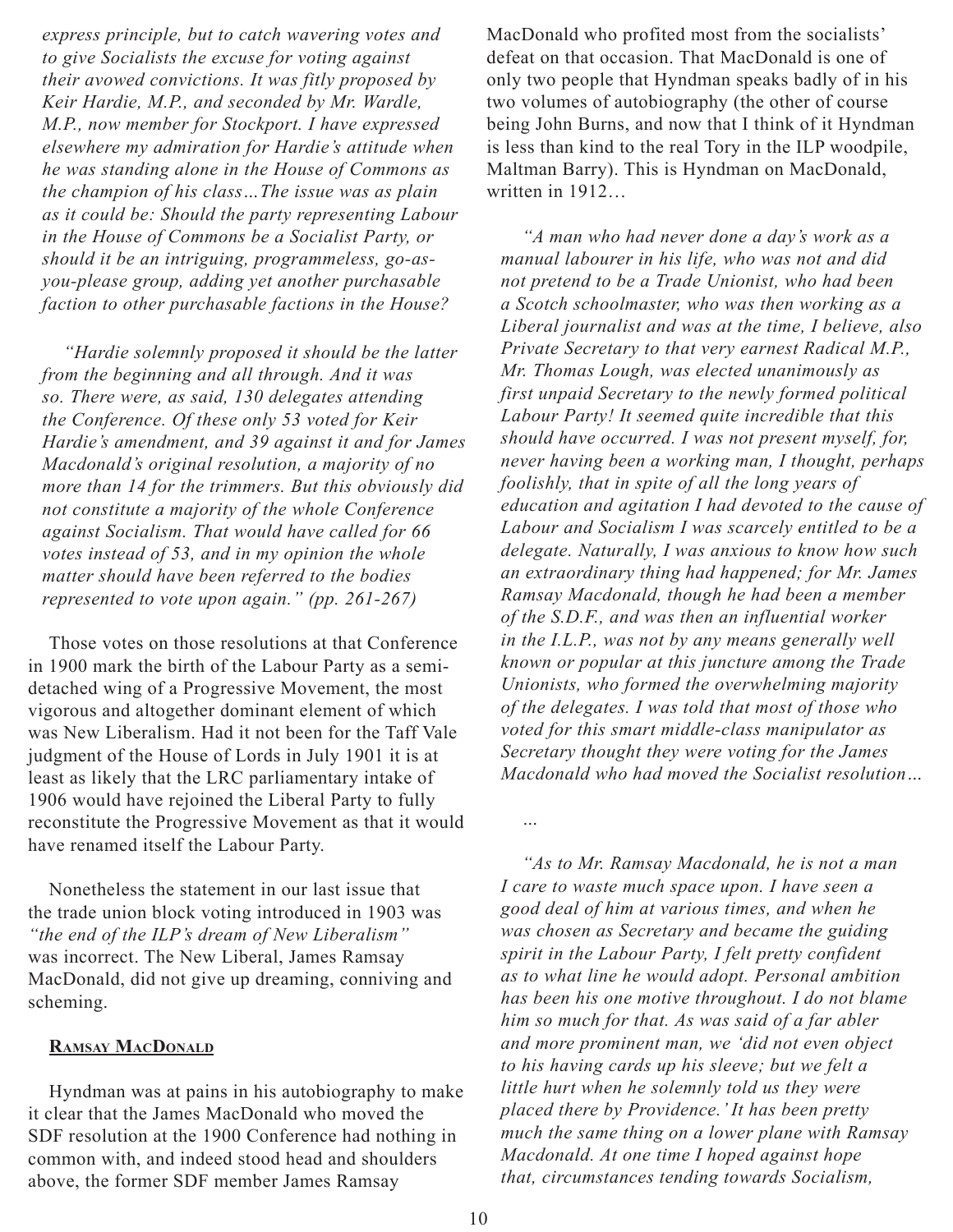*Macdonald would turn in that direction too, as the most direct path towards success. But he saw his own interest too clearly to be misled in that way.*

*"So up to now, as will shortly be manifest to all, he has been acting as a dangerous enemy to Socialism; while advocating it on the platform and abroad, whenever he felt it was tactically advisable to do so without risking a direct breach with the Liberal Party. A good speaker, a fair writer, and a man of considerable dexterity, he was certainly fortunate in his wife, whose premature death all deplored. But what has contributed to give him his political position more than anything else is the fact that he alone of all the Labour M.P.'s has had the advantage of a good education, on a higher plane than that of the Trade Unionists around him. And the opportunity to use this advantage against both them and us, though the Trade Unionists even now do not see the matter in this light, was his astounding election to the Secretaryship of the non-Socialist Labour Party at its first Conference" (pp. 268-271).*

How very sectarian! And doctrinaire! And true!

## **Class Collaboration In England**

An odd circumstance of the General Election of 1906 is that in 24 of the 30 seats that the Labour Representatation Committee won there was no Liberal Party candidate standing. This was not serendipity in action. It was class collaboration in action. As soon as the founding Conference of the LRC was safely out of the way with socialists and workerists satisfactorily seen off the new secretary of the new organisation got busy with some old friends.

The General Election of 1900, the first Khaki Election, was held in September/October 1900, in the middle of the Boer War. Keir Hardie and Richard Bell were elected for the LRC. More to the point, perhaps, is the fact that the LRC fought the election with an ILP *"White List"* of Liberal seats that were not to be contested because the Liberals in occupation of them were *"anti-war"*. The *"White List"* was the work of Bourneville Chocolate's George Cadbury, who, as well as paying £300 towards the salary of Herbert Gladstone's secretary, Jesse Herbert (Herbert Gladstone, his father's son, was Liberal Party Chief Whip), gave £500 to ILP election expenses. Money doesn't just talk, sometimes it screams.

Cadbury's money screamed Lib-Lab politics in the columns of the national Daily News which he bought in 1901 to serve that propagandist purpose. In March of the following year Liberal Cadbury donated £250 to ILP chairman Philip Snowden's campaign in the Wakefield by-election. His Daily News urged Liberals to vote for Snowden.

There was a quid pro quo. At the Bury by-election in May 1902 the ILP supported the victorious Liberal candidate, George Toolmin.

Shortly after this Herbert Gladstone told a conference of 200 Liberal election agents that he intended to make a deal with Labour. As an earnest of good faith for this the Liberals stood aside at a by-election in Clitheroe in July 1902. The Labour candidate, David Shackleton, was elected unopposed.

After Clitheroe some trade unionists attempted to change the New Liberal direction of the LRC. At the TUC of September 1902 James Sexton (general secretary of the National Union of Dock Labourers and a founder member of the ILP) proposed a resolution which would have made the TUC rather than the LRC responsible for the selection of Labour candidates. Keir Hardie had the resolution *"referred back"* (well, we've all been there, haven't we, if not at the TUC then at the Labour Party Conference).

Early in 1903 public exchanges between Liberal Leader Campbell-Bannerman, Lord Tweedmouth, chairman of the Scottish Liberal Association, and Keir Hardie ended with Lord Tweedmouth declaring *"An alliance between Labour and Liberalism was greatly to be desired"* and Hardie replying with an open letter reaffirming Labour's independence and accepting the alliance.

Hardie's notions of independence could be very flexible indeed at times. On March 3, 1903, he wrote an open letter to Lloyd George suggesting that he form a new Party Of The People to oppose the Party Of Privilege. He saw the Irish Redmondites, independent radicals and the LRC co-operating in such a party. Getting no joy from Lloyd George, within a few weeks he was making the same proposal to the ubiquitous John Burns.

Meanwhile in the real world MacDonald (on Hardie's behalf) and Jesse Herbert (on Herbert Gladstone's), with George Cadbury's enthusiastic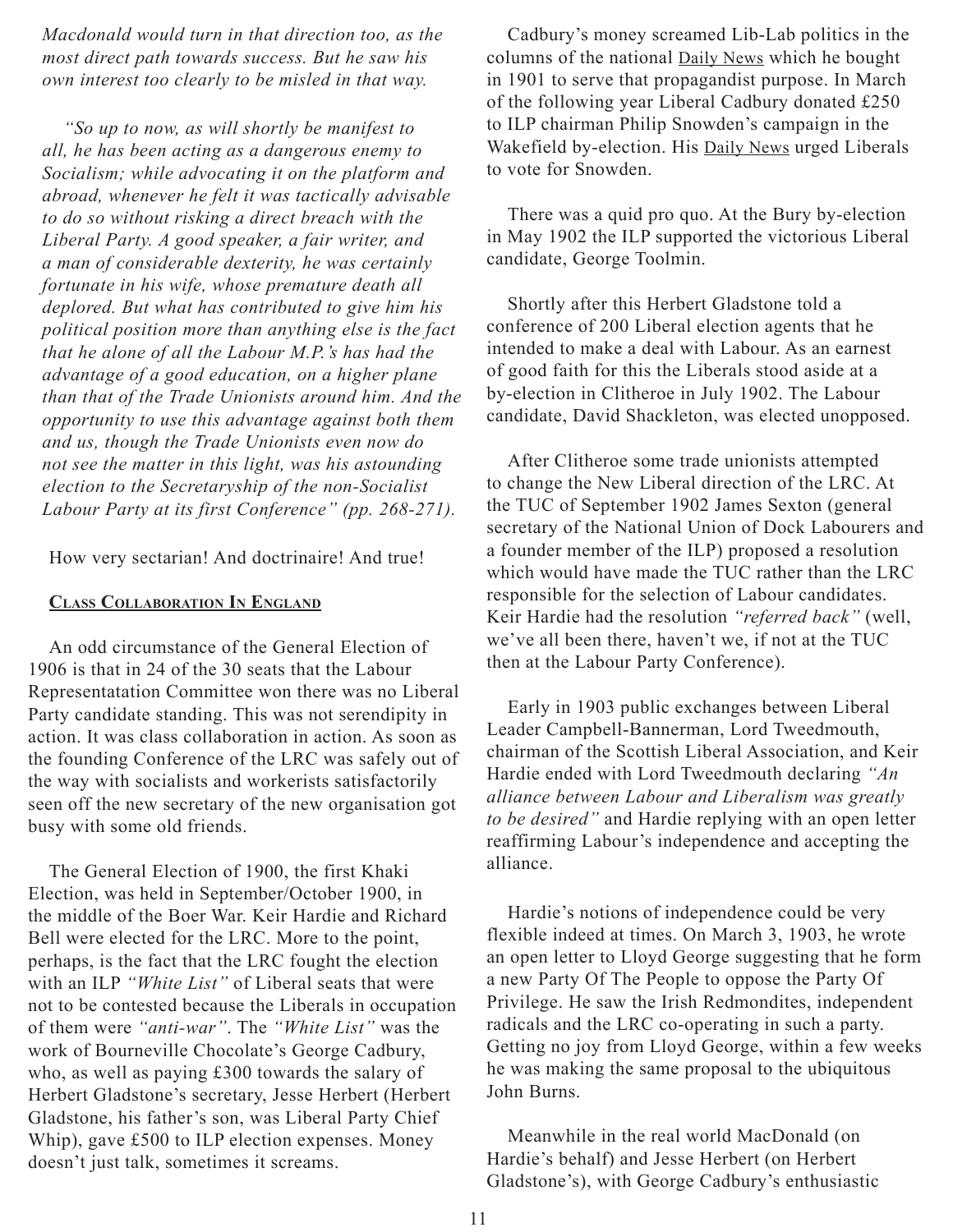assistence, were getting down to the nitty gritty of a secret electoral pact.

The tenor of these negotiations, which were concerned only with practical matters and did not touch at all on matters of policy, is well illustrated by a letter which Herbert Gladstone had published in the Daily News in May 1903:

*"…I do not see why a candidate of character and capacity. who is ready to support all the leading proposals in which Liberals are interested, should be objected to on the ground that he calls himself a Labour, and not a Liberal candidate."*

There was no discussion of policy because it was taken for granted that there could be no substantial policy differences within the Progressive Movement. The electoral pact which had been in the offing at least since the formation of the LRC was done and dusted by September 1903 (agreed between Jesse Herbert and Ramsay MacDonald at the Leicster Isolation Hospital while the TUC was in session). It was never made public. While it was long suspected its existence was not confirmed until Herbert Gladstone's papers were released some considerable time later. (Much of the information used in this section on Labour electoral politics has been taken from Frank Bealey's "Negotiations Between the Liberal Party and the Labour Representation Committee Before the General Election of 1906," The Bulletin of the Institute of Historical Research, XXIX, 1956.)

The result of the1906 General Election was a Liberal landslide. Again, if not for the trade unions' increasing consciousness of their interest in political independence, there was every chance that the Progressive Movement would have come together as one: uniformed as ever was in Morning Coat and Cloth Cap.

# **Ramsay MacDonald: Moving With The Liberal Stream**

Ramsay MacDonald's notion of Socialism is well expressed in this extract from his book, Socialism & Society (Independent Labour Party, 5th. edition, 1907).

*"Nothing is more difficult for the foreigner investigating our political conditions than to master this most elementary characteristic of British politics. He thinks of party as the embodiment of a political dogma, and finds ours*  *to be the temporary exponent of a method. He looks for something fixed and rigid, and finds something constantly in a state of flux and flow. He expects to find something founded on the rock of first principles, and discovers a barque floating upon currents and moving with the stream.*

*"This characteristic of British political life is of the greatest importance to the Socialist movement. It necessitates a special phraseology and a special political method. It means that in this country Socialism cannot create for itself a political party founded on its dogmas—it can only hope to become the spirit of a party which may not profess the Socialist creed as church folk profess that of Athanasius, but which will take the Socialist outlook and use Socialist constructive ideas as guides in practical legislation. It explains why Socialism is traceable in every kind of progressive activity, and why it is slowly and organically changing the structure of society, just as new modes of thought change the whole of a man's outlook on life, or as a change in diet modifies the digestive organs and the bodily structure" (pp. 142 - 143).*

MacDonald matured politically within Liberalism and would have expected to enjoy a successful political career within the Liberal Party. The personal ambition for which Hyndman properly refused to blame him was frustrated in 1894 by the Liberal Council in the Southampton constituency which failed to adopt him as a Lib-Lab candidate. Within a couple of months he was an ILP member and ILP candidate for the Southampton constituency.

Personal ambition made him a successful politician but it could not make him a Socialist. He became Secretary of the Labour Representation Committee on its formation (the position was unpaid, but he had recently married money, so that was okay). He became leader of the Labour Party in 1911. He never became a Socialist.

Down all the years to 1931 MacDonald remained essentially what he had been in 1894, a radical member of the Progressive Movement, a Liberal of the New Liberalism.

By 1893, just as the ILP was being formed, two of the leading lights of New Liberalism, J. A. Hobson and Herbert Samuel (one of the most prominent Liberal politicians of the first half of the 20th century, he was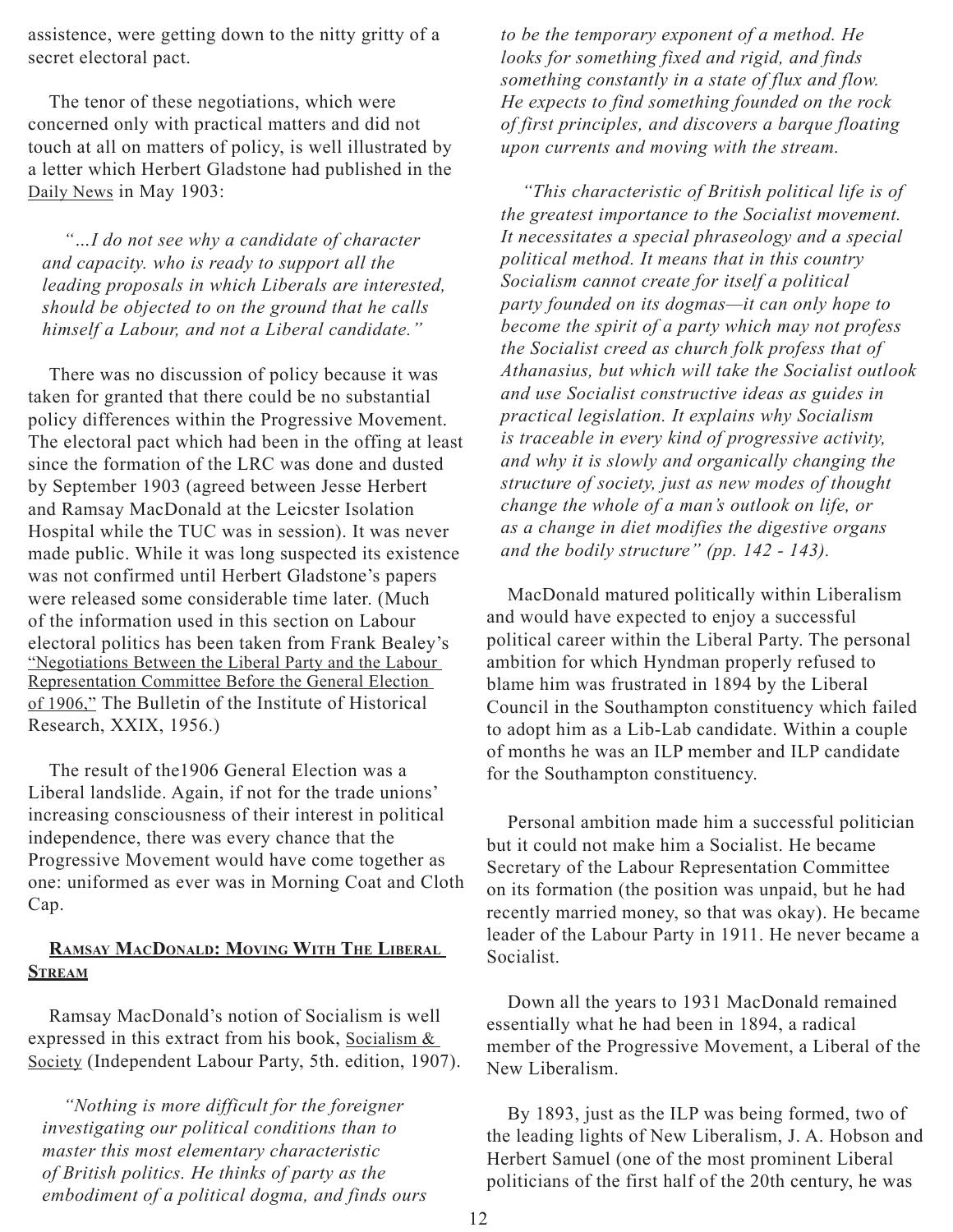High Commissioner for Palestine in 1920 - 25, in 1931 he was leader of the Liberal Party) were convinced of the need for a discussion group as a focus for the disparate energies of the most vigorous individuals in an increasingly disparate Progressive Movement. They prevailed on William Clarke, one of the original Fabian essayists, and J. A. Murray MacDonald, a Liberal MP, to begin a series of meetings in the National Liberal Club. This soon moved out of the NLC and, because it met for some time in the Rainbow Tavern in Fleet Street, became the Rainbow Circle.

Ramsay MacDonald, who was a member of the National Liberal Club, was invited to join the Circle. At its first meeting in the Rainbow Tavern he was elected onto the Circle's organising committee.

In 1911 the Rainbow Circle published its first and only book, a collection of the papers read to the Circle in the preceding year on the subject of "Second Chambers In Practice". In the preface to that book they accounted for themselves.

*"The kind of questions the Circle originally set itself to consider can be gathered from the following extract from the prospectus of 1894:—*

*'An attempt will be made so to direct and concentrate the discussions as to provide a rational and comprehensive view of political and social progress, leading up to a consistent body of political and economic doctrine which could be ultimately formulated in a programme of action, and in that form provide a rallying point for social reformers, so much needed in the present chaotic state of opinion.*

*'It is proposed to deal with (i) the reasons why the old Philosophic Radicalism and the Manchester School of Economics can no longer furnish a ground of action in the political sphere; (2) the transition from this school of thought to the so-called \* New Radicalism ' or Collectivist politics of to-day; (3) the basis, ethical, economic and political, of the newer politics, together with the practical applications and inferences arising therefrom in the actual problems before us at the present time."*

That is to say the Rainbow Circle set itself to develop a common programme for the more or less divided Progressive Movement. In MacDonald's description of how British party politics operated at that time in that precise circumstance it was *"a barque*  *floating upon currents and moving with the stream"*. It was socialistic in just the way that MacDonald was. It embodied all that was best and boldest in the New Liberalism he had matured to aspire to. It was home.

Further from the 1911 Preface:

*"In October 1896 the Progressive Review was started as an attempt by the Circle to formulate a system of thought to express the progressive movement of the time. In its 'Introductory,' Mr William Clarke wrote :*

*'The Progressive Review claims for its adherents all who realise the present urgent need for a rally of the forces of progress upon the newer and higher ground which the nineteenth century has disclosed. Faith in ideas and in the growing capacity of the common people to absorb and to apply ideas in reasonably working out the progress of the commonwealth, forms the moral foundation of democracy. It is upon this that we take our stand, and summon all well-wishers of democracy to aid in making it a reality in the world of thought and action.' "*

Which just reinforces the point that the Rainbow Circle did not see party or faction (New Liberal, Fabian, ILP, even, in the strange case of Herbert Burrows, SDF) as any barrier to concerted action on behalf of the Progressive Movement.

The main source for the activities of the Rainbow Circle is the four surviving books of minutes of its meetings (the fifth was destroyed by a 2nd World War German bomb). The last meeting recorded in the surviving minutes is the 280th which was held on 8th October, 1924. Further evidence of its later history comes from papers deposited with the minute books in the British Library of Political and Economic Science. There are also some references to later Rainbow Circle activity in the Ramsay MacDonald papers. The best summary I am aware of is the Royal Historical Society edition of the minutes edited with an introduction by Michael Freeden (London, 1989).

So, cutting what could easily become a very long story short, it can be said for certain that, being Leader of the Labour Party and Prime Minister notwithstanding, MacDonald was a member of the Rainbow Circle at least until 1927. Herbert Samuel, who had been out of the country as High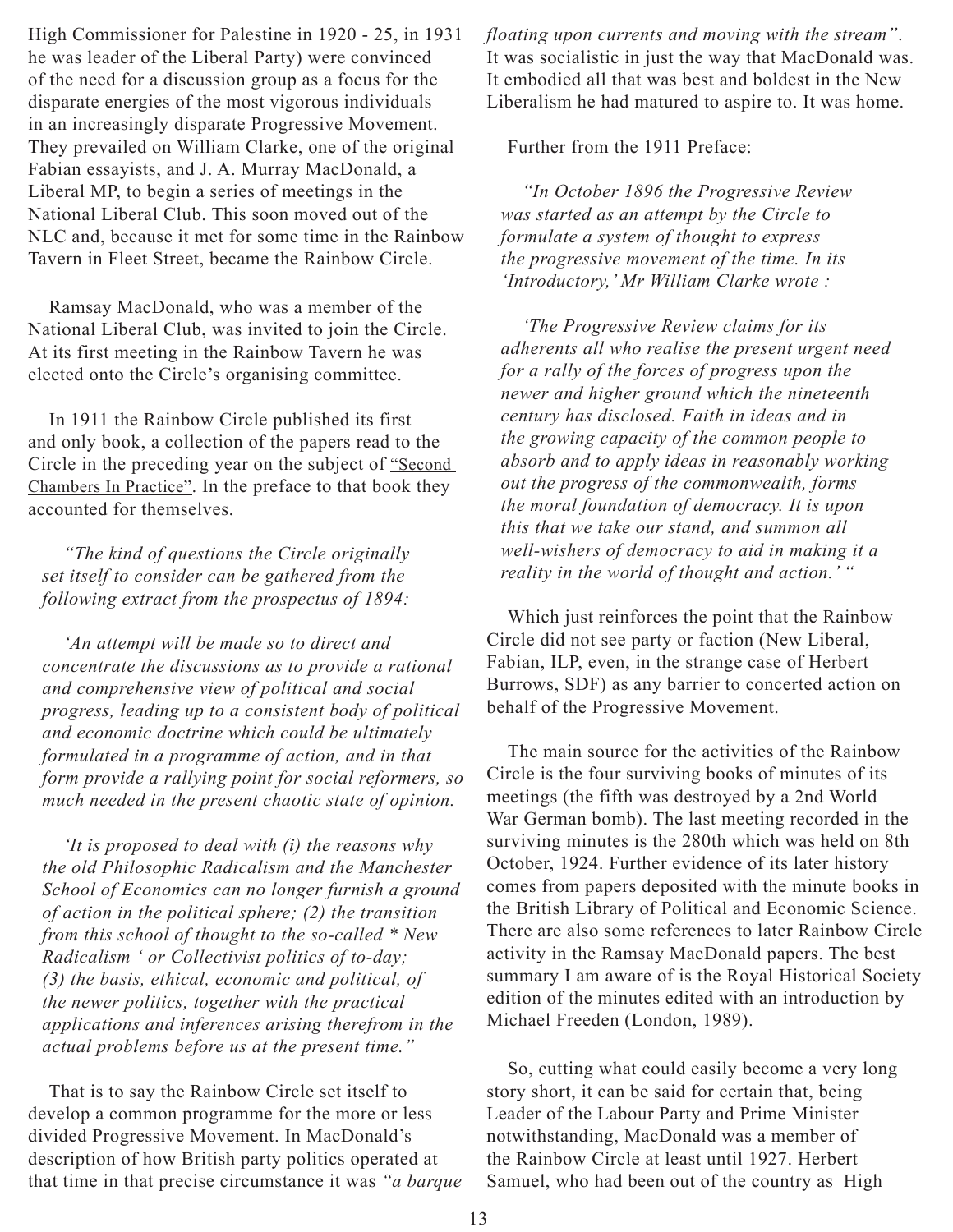Commissioner for Palestine, had, sometime after his return, resumed contact with the Circle. The MacDonald Papers show the them both in contact with the Rainbow Circle in December 1926 and January 1927. The last meeting of the Rainbow Circle, at which it was wound up, was held on October 14, 1931.

## **1931: Before And After The Election**

So far as the working class is concerned, 1931 is a number to conjure with. Monday August 24th., 1931 is a very significant date in our history. That is the day on which Ramsay MacDonald collapsed the second Labour Government and went into a National Government coalition with the Conservatives and Liberals.

The party political background to this episode is intruiging.

MacDonald's 1929 Labour Government was in a minority position, kept in office by the votes of the Liberals, then led by David Lloyd George. The 1929 election result was: Labour, 287 seats; Conservative, 260 seats; Liberal 59 seats.

In the Summer of 1931 Lloyd George was ill and MacDonald's old Progressive Movement and Rainbow Circle colleague, Sir Herbert Samuel, was standing in as Leader. All the way through the crisis, before and during the crucial month of August, when MacDonald negotiated with the Liberal Party he negotiated with his old friend and colleague.

MacDonald's behaviour throughout August 1931 is almost impossible to understand on any other terms. He effectively lied to his cabinet in order to provoke a crisis vote (at the very least he seriously misled it, apart from Snowden who up to a point was privy to his actions if not his motives). Then, when he won, albeit by only one vote, he took the extraordinary position that winning was tantamount to losing. He went to see the King, resigned, and then agreed to form an administration with the Conservative and Liberal Parties. Even Snowden, for whom a place was reserved in the new cabinet, was astonished.

Only four cabinet ministers and two non-cabinet ministers supported MacDonald's bombshell. Only 15 Labour MPs supported his National Government. At this it was MacDonald's turn to be astonished. Bevin and Citrine saw to it that MacDonald and all his supporters were straightaway expelled from the Labour Party (on September 28th.). And again MacDonald was astonished.

MacDonald clearly had not anticipated himself and the Liberals being such a very small element in the National Government, which, after his failure to carry anything much of his party with him, was completely dominated by the Conservative Party.

In the run-up to the general election of October1931 the Liberal Party split three ways, with Samuel becoming leader of the official wing.

Though it is not susceptible to proof, I strongly suspect that MacDonald collapsed his Labour government in the expectation that he would take a majority of it with him into the National Government where it and the Liberals would coalesce into the Progressive Movement Reunited And Ready for an election that would consign the Party Of Privilege to the dustbin of wishful thinking. Where he appeared incomprehensible he was simply engaged in a sleight of hand of the high constitutional politics of it all.

As things worked themselves out in the real world MacDonald and Samuel dreaded the election which the Conservatives forced them to hold in October 1931. And rightly so for it left them in office but powerless (MacDonald remained as Prime Minister, Samuel was Home Secretary).

The Conservatives were the biggest winners with 479 seats. Between them two wings of the Liberal Party (split now between Free Trade and Protectionist but both supporting the National Government) had 74 seats. Ramsay MacDonald's National Labour Party had 20 seats.

The Labour Party, led into the election by Arthur Henderson who lost his seat, was reduced to 52 seats. Which, it has to be said, left it in the strongest position since its formation. Better, Fewer but Better.

After all, what had been in Labour that was of the Progressive Movement had just disgraced itself into silence and inactivity or had been purged entirely out of the Party. 52 MP's was a fair to middling clean slate for Bevin and Citrine to write a trade union party upon.

#### **Labour In Transition**

George Lansbury was now leader of a Labour Party in transition. Clement Attlee was his deputy.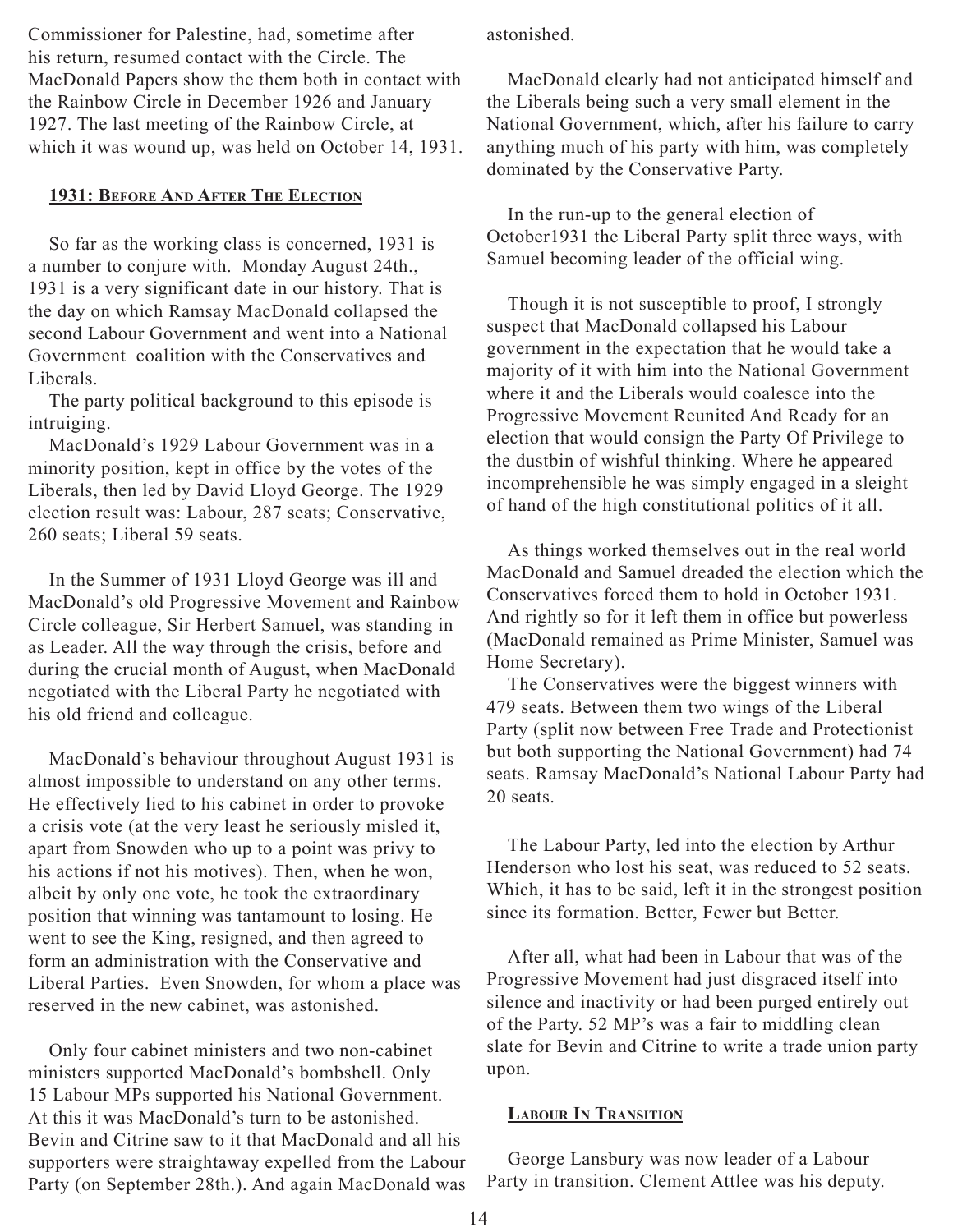In 1935 Attlee, who was very much to Bevin's taste (as Lansbury, another old SDF man, certainly was not) became leader. Two years later he had a book published by the Left Book Club putting The Labour Party In Perspective.

What he was putting in pespective was by 1937 a very different Labour Party and the whole point about perspective in British politics is to justify innovation by way of denying that there is anything terribly new about it. Attlee was good at that, which is one of the reasons Bevin favoured him:

*"The truth about the relationship between the political and industrial sides is really very simple. There is no attempt by either side to 'boss' the other. There is a recognition of their partnership in action on behalf of the workers, and of their freedom of action in their respective spheres.*

*"In order to bring about the greatest amount of co-operation there has been created the National Council of Labour, on which sit representatives of the T.U.C., the Labour Party Executive, and the Parliamentary Party. The work of this body is essentially co-ordinating and not mandatory. It is not a super-authority with the right to enforce its decisions on its constituent bodies. The most it can do is to recommend. The industrial and the political sides keep each other informed of their respective activities, but there is no intrusion into one another's sphere. Where joint action is necessary, it is concerted. On occasions there are meetings of the three executives—especially recently, on grave questions of foreign policy. The resulting unity of action is not obtained by enforcing the views of one body on the others, but by evolving, through agreement, a common line of policy.*

*"It might be thought that as the Labour Party is composed predominantly of representatives of the Trade Unions, and as the Labour Party Conference, is representative of the Unions which control a majority of the votes, there would be no need for such consultation. It might be, and, indeed, sometimes is, thought that Trade Union opinion must be dominant throughout. This is to ignore the effect on the mind of a man of the sphere in which he is operating. Men are necessarily influenced in their attitude by the particular function which they are engaged in performing. They are not rigidly set by certain preconceptions. The same* 

*man in his capacity as a Trade Union official may take a slightly different attitude from that which he does as a member of the Party Executive or as Member of Parliament. The considerations which are in his mind are naturally different, and the conclusions at which he arrives are influenced by his association with others. If this were not so, there would be little good in consultation.*

*"Close co-operation between the two sides of the movement becomes ever more important as the attainment of power comes nearer. It was one of the great errors of Mr. MacDonald that he failed, when Prime Minister, to maintain the contact which was necessary with the Trade Unions. Each side must influence the other. The political side has to bear in mind that Socialism is not just State Capitalism. The taking over of an industry by the State is not an end in itself—it is a means of attaining freedom. That implies a change in the status of the worker. He is in the future to be a citizen in his industrial as well as in his political capacity. A Labour Minister must never allow himself to forget the importance of this side of the changes which Socialism is going to effect. Equally important is it for the Trade Unionist to realise that the Union will be changing from an antagonistic to a co-operative position in industry when Socialism comes" (pp. 72 - 74).*

That is really very well done. Until Bevin and Citrine set about using it after the debacle of August '31 to build their New Model Party the National Council of Labour, formerly the National Joint Council, was an innocuous piece of bureaucracy. Thereafter, for the rest of the 1930's…

*"In this period of disorder among the more committed Socialists and intellectuals, the General Coucnil of the T.U.C. under the leadership of Bevin and Citrine abandoned its usual role of being the sheet-anchor of the party and instead moved in to take the helm. Citrine demanded that 'the General Coucnil should be regarded as having an integral right to initiate and participate in any political matter which it deems to be of direct concern to its constituents'. For this purpose the National Joint Council, which had originally been established in 1921, was reconstituted on a new basis. Instead of the General Council, the parliamentary party, and the National Executive having equal representation on it, it was remodelled so that the General Council alone appointed half of the members. Henceforward*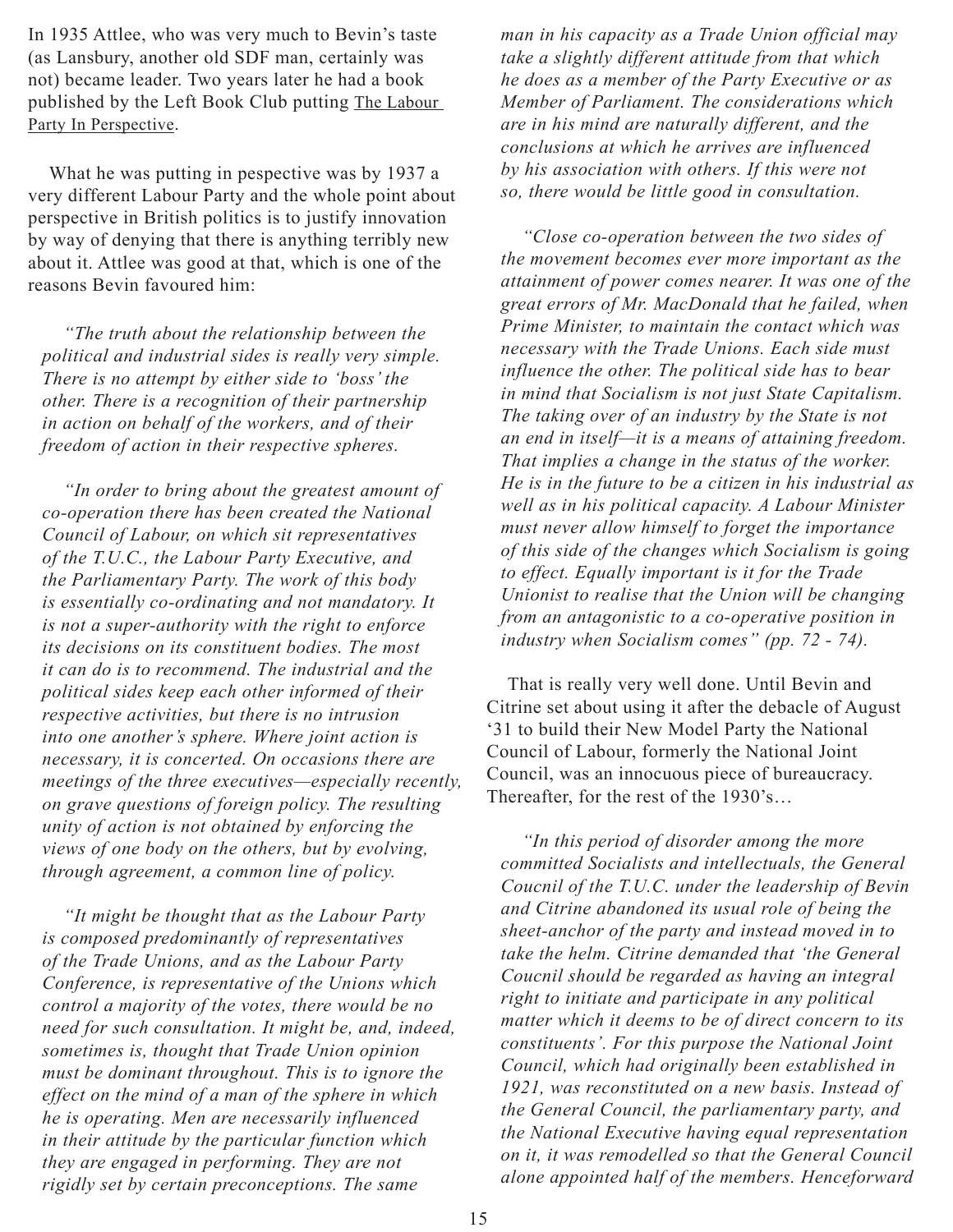*it was to meet at least once a month, and also was to be summoned in any emergency requiring prompt action. Although its purpose was theoretically only consultative, in fact its decisions were bound to carry great authority inside the movement, and it would have been highly embarrassing for the parliamentary party or any other body inside the party to have gone counter to it on any major issue.*

*"The records show that the National Council of Labour was constantly meeting in the 1930's and constantly issuing statments on policy, and Bevin himself, who served on it from 1931 to 1937, regarded these decisions as binding even upon the parliamentary leader…*

*…*

*"After this, then, there was a rough division of policy-making functions between the National Council of Labour (dominated by Bevin and Citrine) and the National Executive (dominated by politicians, but elected by the union block vote at annual conferences). The National Council determined the outlines of policy, declaring for collective security, opposition to Fascism, refusal to collaborate with the Communists in a new 'United Front', and so on. The National Executive had a powerful Policy Sub-Committee, consisting of Attlee and Cripps, who were now on the National Executive, and the other leading younger contenders for parliamentary honours, several of them still being outside Parliament: Herbert Morrison, Hugh Dalton, Arthur Greenwood. The Sub-Committee was very active in drawing up detailed legislative and administrative programmes for a Labour Government, within the general policies laid down by the Council of Labour" (Henry Pelling, A Short History of the Labour Party, MacMillan, 1968. pp. 77 - 79).*

Just as Citrine was the right man for Bevin to co-operate with on the union side of the Labour Movement so Attlee was just the man to help organise the political side.

In 1919 Attlee was a reforming Mayor of Stepney. Three years later he became M.P. for the Limehouse area of Stepney. He supported the Poplar Rates Rebellion which put him on the wrong side of Herbert Morrison, which was just the way to go to get on the right side of Ernest Bevin. Within a few months of

being elected to Parliament in 1922 he wrote a short pamphlet for the ILP in which he gave a remarkably clear-sighted view of the potential of trade unionism and workers' control. It is reproduced here on page 20.

### **Labour In Retreat**

Between them, Bevin, Citrine and Attlee established the preconditions of the Labour Government of 1945 - 51 which began an explosion of working class confidence, living standards and organisational power that continued for thirty years and then took almost another thirty to wind down and be put into reverse. The context within which they worked was the essential condition of their success—1931's detailed rolling up and rout of the joint forces of the Progressive Movement.

It is no coincidence at all that the collapse of the Labour Movement that Bevin, Citrine and Attlee built up from the ruins of a Liberal-Labour project has seen the resurgence of that project. The return of New Liberalism within a Labour shell is not a mysterious thing.

The only mystery is how so much of the Labour Party watched and listened, but saw and heard nothing of what it was being shown and told. And now has the nerve to complain of *'betrayal'*; some weird generic form of betrayal that, from the outset, outlined the future course of itself in great detail.

If New Labour's New Liberal Project had been a betrayal there might be some hope of the Party being rescued by the Unions, as occurred after August 1931. But the Unions are part of New Labour's Project. The people who manage the union.plc's of today were formed in, by and for the Project. We needn't look for any Bevins or Citrines to emerge from the politics and economics graduates who run Unite and Amicus and Omnivore or whatever. There is no hope there.

Only the Left is looking to the Unions. And the Left, a shower of petty factions, is only looking to the Unions to switch their political funds to one or other petty faction that it might develop and grow into the next in an inevitable sequence of betrayals that is their only notion of working class history.

Which leaves ourselves. We are not of that Project and not of the Left that began it or the Left which is angling to succeed it. We are, indeed, just old fashioned conservatives with fond memories of the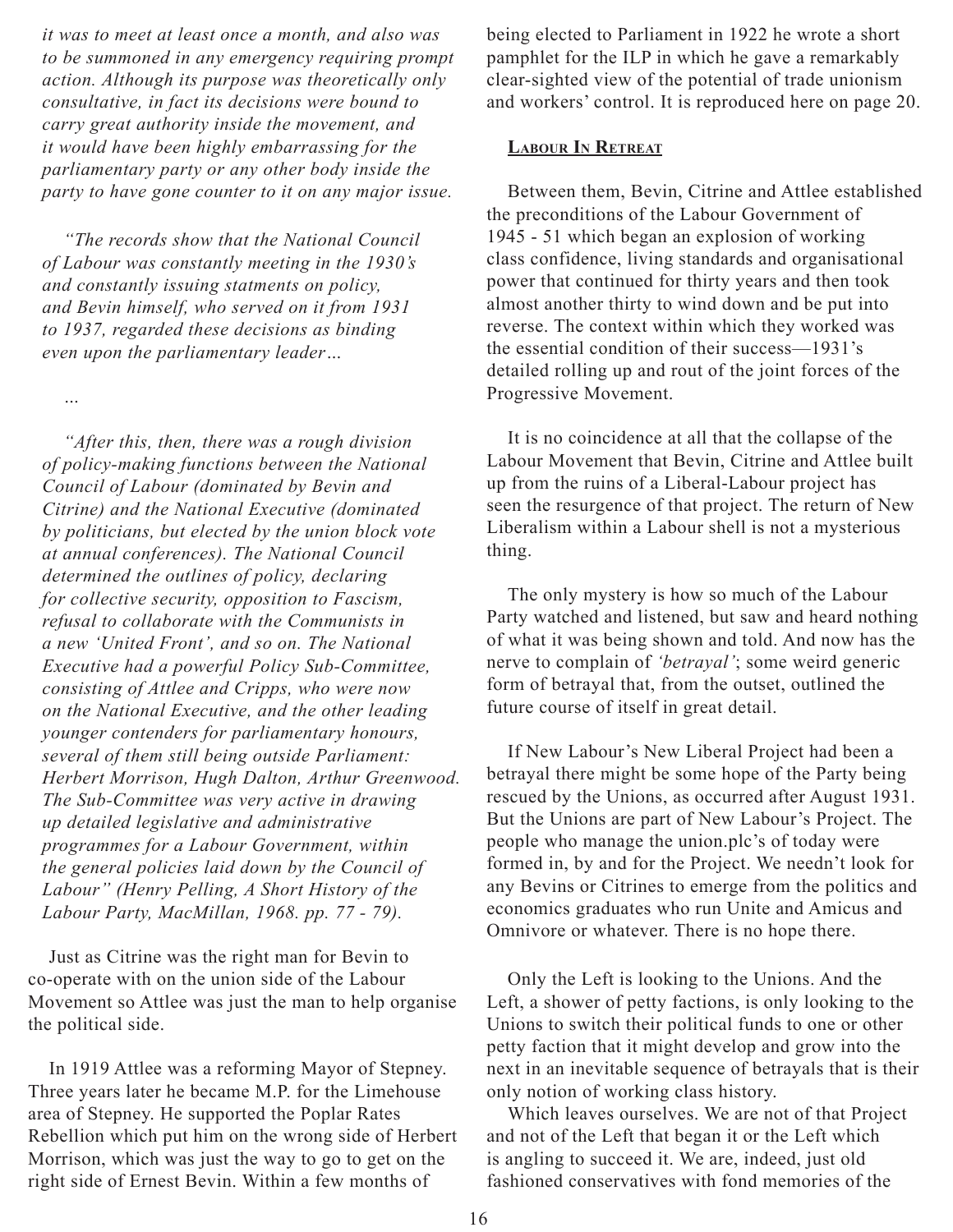<span id="page-16-0"></span>warm human social relations that obtained within the working class before Progress exploded it into an atomised mass of compulsive borrowers and frenzied shoppers. We are conservative enough to want to see those relations restored.

that ourselves will be enough at least to destroy the odd illusion or two and uncover here and there the unobserved course of events. Destroying illusions and recovering lost narratives is not sufficient in itself, but its a start.

We have no resources but ourselves and the hope

As projects go it will do to be getting on with.

# **Will Thorne & The SDF**

*Though Hyndman's Social Democratic Federation stressed the reformist aspect and downplayed the political potential of trade unionism the pioneers of the "new" general unionism, the founders of the Transport and General Workers' Union and the General and Municipal Workers Union, came out of its ranks. These were Ernie Bevin, Ben Tillett, Tom Mann, Will Thorne, and even, giving the devil his due as an agitator, John Burns. All of them, at one time or another, at several times, or all the way through, were members of the SDF.*

# *What follows here is from Will Thornes autobiography, My Life's Battles (London, undated, c. 1925 pp. 55 - 59). It gives something of the flavour of sectarian dogmatism at its best:—*

Our cause was growing. I was appointed secretary of the Canning Town branch of the Social Democratic Federation. I only held this position for a short time, but during my time in this position I had my first meeting with Tom Mann. He came down to speak for us at Beckton Road corner.

It was a Sunday morning. I had been asked to take the chair for Tom. It was the first time I had ever spoken on a public platform, but being an enthusiast I felt that I could talk for at least a half-hour. To my great surprise, when I had been on the rostrum only a few short minutes I was at a loss to find anything to say, and so I at once called upon Tom Mann to address the meeting on the principles of Social Democracy. Tom was a wonderful speaker; one of the most powerful and convincing men I have ever heard on a platform.

George Bernard Shaw made his first appearance amongst us in the East End at about this time. He was a member of the Fabian Society, and came down to lecture for the local branch of the S.D.F. Although the meeting had been well advertised, not more than thirty members of the general public turned up at the meeting.

I was the chairman at this meeting, and after it was over I had a long talk to Shaw. He asked me about the progress of our cause in Canning Town, and we had a very interesting conversation about the current development of Socialism. He told me that he thought it would take a long time to make our cause popular in the country.

His lecture, while very interesting, was couched in such language as to make it difficult for his meaning to be grasped by most of the audience. He spoke to us just as if he was talking to an audience of thousands of people in the Albert Hall. I remember his sharp, caustic criticisms, and the keen flashes of wit, which, however, were mostly lost on his hearers…

We were now beginning to widen the scope of our propaganda efforts the Executive Council of the Social Democratic Federation decided to run a number of meetings each Sunday morning, and the corner of Dod Street, Limehouse, was one of the spots chosen. The I.L.P. was not yet in existence, and we were the only people who were doing any real Socialist propaganda work. The police and many other people were becoming alarmed at our activity. We were making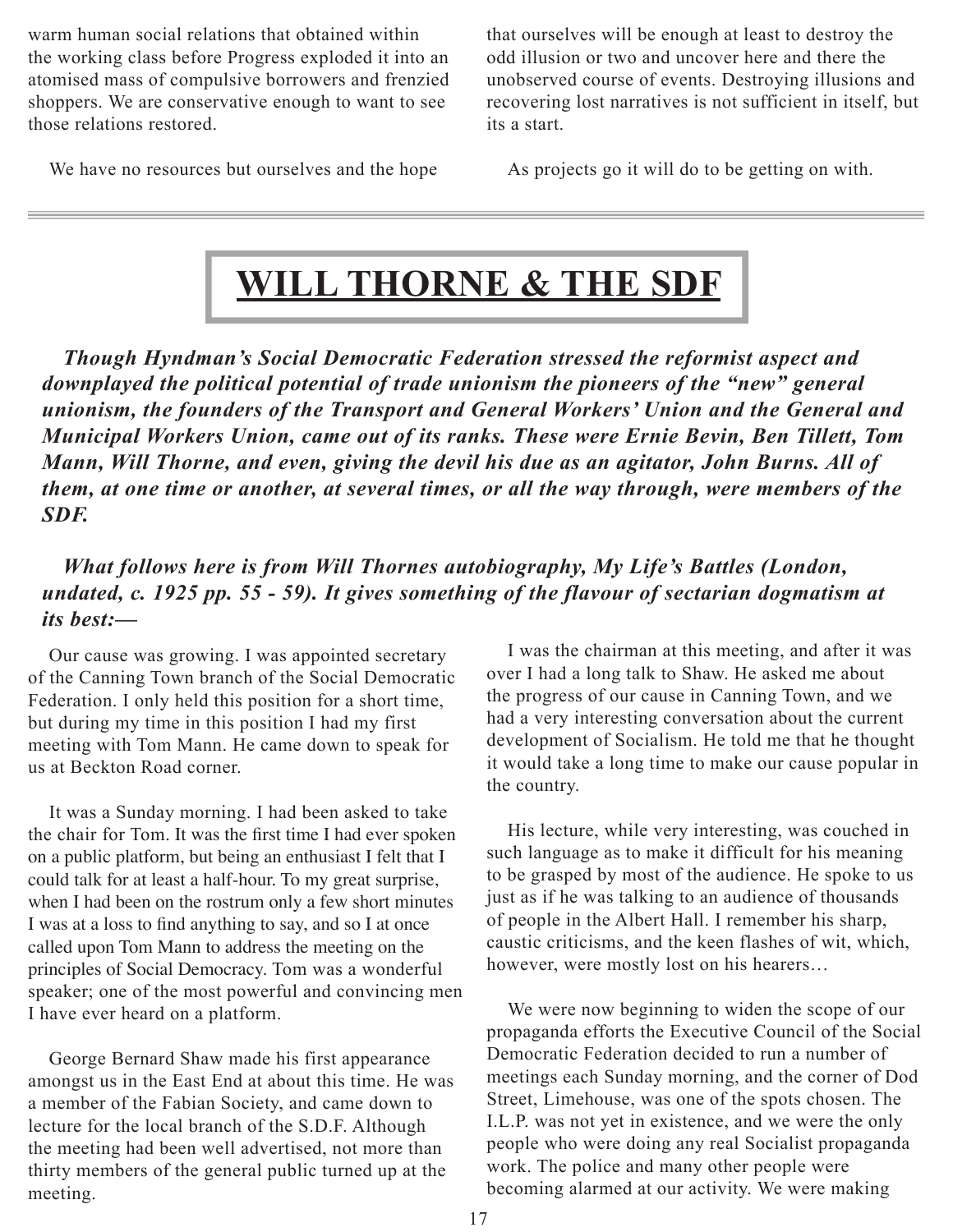ourselves felt, and our numbers were growing rapidly.

Amongst our speakers and workers were the late H. M. Hyndman, Jack Williams, Eleanore Marx-Aveling, Dr. Aveling, John Burns the first working man to become a Cabinet Minister in Great Britain Harry Quelch, Herbert Burrows, William Morris, and Jack Ward, now Colonel J. Ward, who was Member of Parliament for Stoke.

After the first of these series of meetings the police intervened and attempted to prevent any more meetings being held. But this intervention did not deter us; huge crowds of people turned up, and at each meeting the police would arrest the speakers. At first they were arrested and bound over, but finally, in August, 1885, Jack Williams was sentenced to a month's imprisonment. At the end of September of the same year the police gave in Scotland Yard withdrew their restrictions on our meetings. They felt that we were getting too much advertisement, not alone in London, but all over the country.

To celebrate this victory for free speech, we organised a great demonstration at the West India Dock Gates. It was held on Sunday, September 27th, 1885. Over 50,000 people were present. Dr. Aveling was one of the chief speakers. He was one of our advanced men, a forceful intellectual. I was the chairman of one of the several platforms.

We had further meetings of this character, one at the *"World's End"* Chelsea, another at Enfield, where we held our meetings on Saturday nights. It was not the police that interfered with us here, but the people who broke up our meeting. I was asked to go there one evening; I went and had a rough time. As soon as the meeting started I was knocked off the chair that was used as a platform, and generally man-handled. We stuck to these meetings and in the end were allowed to carry on without molestation.

Early in the new year great numbers of workers and their families were suffering the torture of unemployment. A big meeting was arranged to be held in Trafalgar Square on February 8th, 1886.

Exciting scenes took place at this meeting, accompanied by rioting, but this was not the end of the unemployment agitation. John Burns, H. H. Champion, H. M. Hyndman, and Jack Williams were summoned for *"seditious conspiracy"* in connection with these

riots. They were tried at the Old Bailey, and acquitted, on April l0th, 1886.

A year later, on November I3th, 1887, another meeting was held at Trafalgar Square in connection with a phase of the Irish question. Scotland Yard prohibited the meeting, but that did not deter us.

The Canning Town Branch of the S.D.F. hired a twohorse brake to drive to the meeting. We proceeded from Canning Town towards Trafalgar Square, and when we arrived at Ludgate Circus, the crowds converging on the Square were beginning to cause congestion, so we decided to get out and walk, leaving the brake on the Embankment to wait for us.

Other contingents from different parts of London were swinging along, and our little crowd was in the front. When we arrived at Wellington Street, Strand, policemen were stretched four deep across the road. We were within a few yards of this cordon, when the policemen, at a command, drew their truncheons and made a charge at us. It was a ferocious onslaught. Many of our people were badly injured, and I got a nasty tap on the head. Being defenceless, we scattered in all directions, finally working our way round to Trafalgar Square. When we arrived at the Square it was packed with policemen.

The Mayor of Westminster was there, waiting to read the Riot Act should the trouble become more serious. The Ambulance Corps was standing by. We did not suffer as much as the contingent that came from the south side. They got a severe beating and many more casualties. I believe that one of their number was killed.

We returned to our brake on the Embankment, angry at what had happened.

Several of the workers at the gas works were Irishmen, and I heard much talk of Home Rule for Ireland. I attended a meeting at the St. James' Hall, and heard the great Stewart Parnell describe the deplorable conditions of the people in Ireland. He was a fiery and effective speaker and gained many supporters to his demand for Home Rule. He was supported by such able men as Joe Biggar, J. Sexton and William Harcourt.

Always on the side of the persecuted and downtrodden, I became an advocate, in my own rough way, for this cause. I addressed several meetings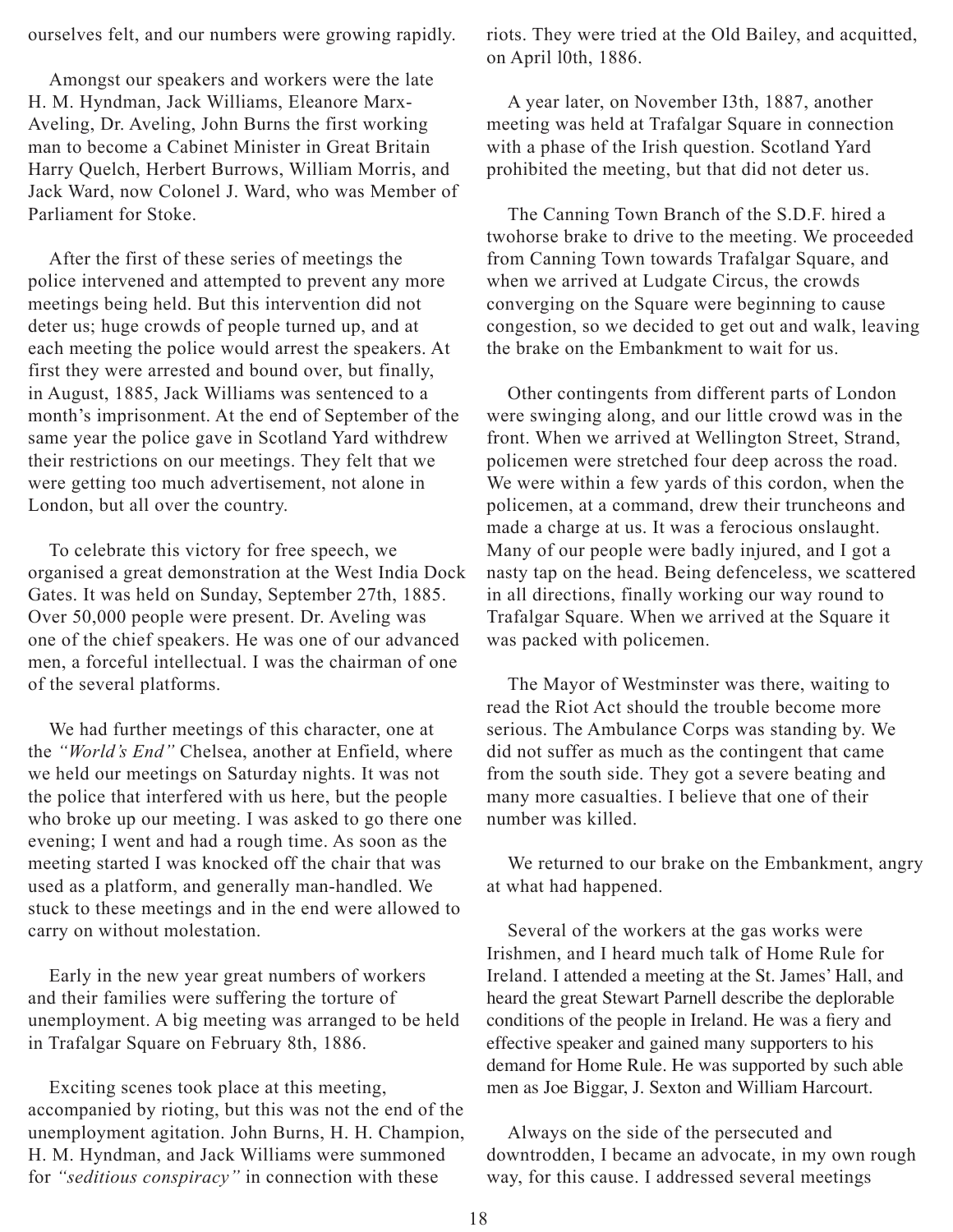<span id="page-18-0"></span>at Beckton Road corner on the subject. It was a hazardous job, because the workers knew little or nothing of the question. The newspapers opposed it, a suspicion of Irishmen had been created, and it was highly dangerous to speak too much about Home Rule.

At that time I little thought that I should become a Member of Parliament for the Plaistow Division of West Ham, and be in the House of Commons when the Home Rule Bill was passed and a free Constitution granted to Ireland.

I remember a friend, Pat Murphy a stoker from the Silvertown Gas Works carrying on an animated discussion with me and attacking me for my views on Labour questions. We were talking about Socialism and Home Rule. Pat was a Nationalist, a Home Ruler

and a Catholic. I was winning the argument and Pat got wild. *"Shut up, you are a materialist!"* he roared at me, at the same tune giving me a terrible slap on the jaw.

In a second there were two of us in the fight, and we banged each other about for some time. I knocked his head against a window pane and broke the glass, and he gave me a blow that knocked me against the mantelshelf and cut my eye. Then I dropped on to the fender and cut my knee. I gave in to his energetic method of advocacy, but neither of us could go to work for a day or two.

We did not spoil our friendship by this little disagreement.

# **Will Thorne on H. M. Hyndman**

*The late H. M. Hyndman was very active in these days, both as a writer and a speaker. He often spoke to the members of the Canning Town branch of the S.D.F. I was the chairman at one of the lectures that he gave on the subject of his book "England for All," and later he presented me with an autograph copy of the book. He had a happy way of stroking his long whiskers when he was talking, but this tonsorial adornment was not the only reason for him being regarded as the Father of Socialism. It was for his untiring work and the expounding and propagating socialistic and humanitarian ideas. He was always very optimistic in those days about the early consummation of the Social Revolution…*

*…I sometimes think that such people only come into our movement for what personal aggrandisement they can get out of it. Hyndman was not of this type or calibre. He could have died a wealthy man, but he spent a life fortune in the Socialist movement, and very few people in this country have made the same financial sacrifice as he did during the forty or more years in which he took an active part in it.*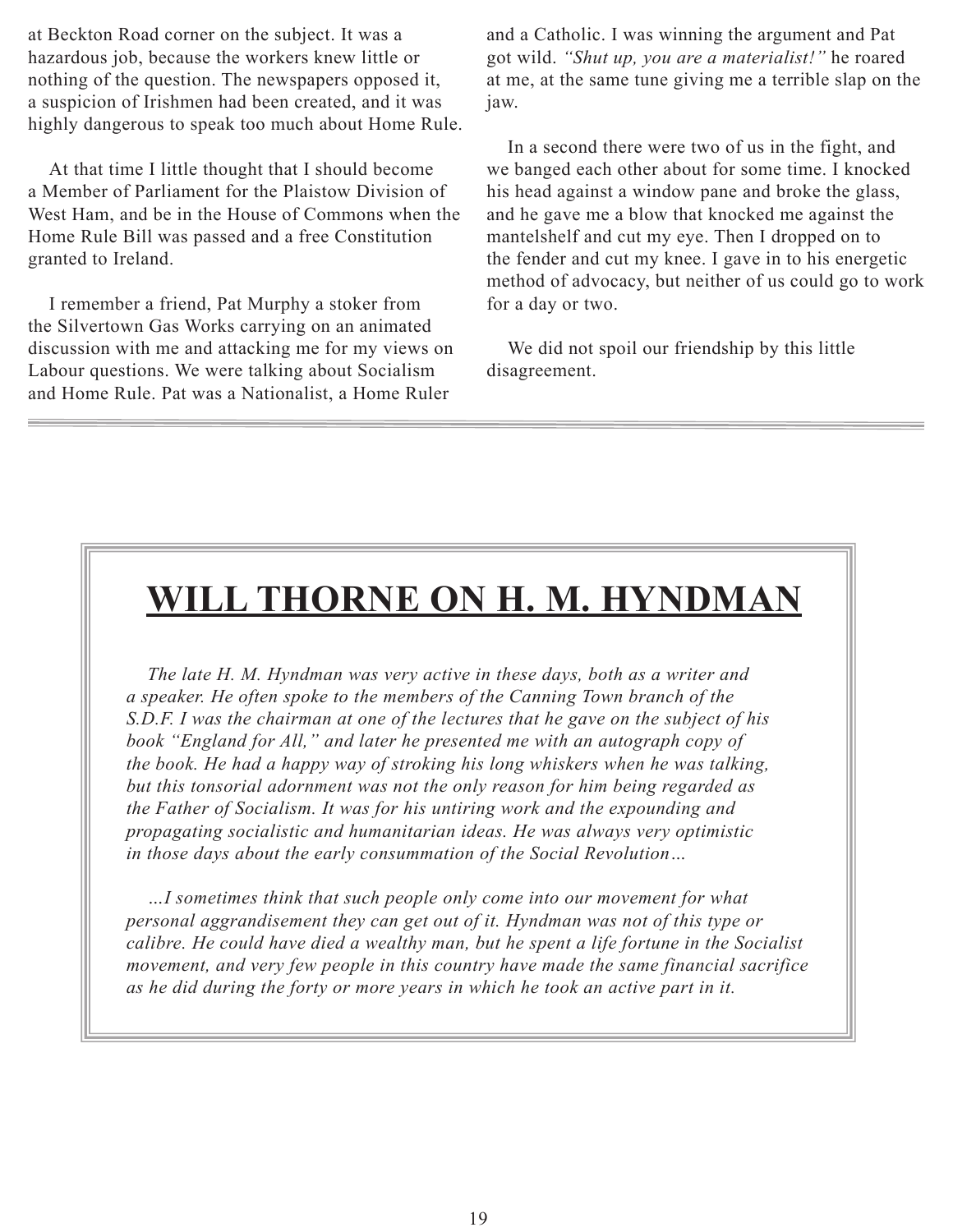# *Socialism For Trade Unionists*

*Published Circa 1922*

<span id="page-19-0"></span>*by*

# **Clement Attlee M.P.**

# *INTRODUCTION*

The Great War has made Labour one of the deciding factors in world politics. In almost every country Labour is rapidly approaching power. Men and women are therefore naturally asking one another, "What will Labour do when it is entrusted with the Government of the country; how will it handle the problems of peace and war, trade, finance, and education?"

In a series of pamphlets, of which this is one, the Independent Labour Party attempts to give a clear and concise answer to these queries.

The I.L.P. stands for Socialism. It believes that Socialism is not merely one amongst many remedies, but the only practical remedy for the gigantic problems created by the world war. It believes that it is the bold programme and no other that can solve present-day evils.

Socialism itself—like all our thinking—has changed and developed in the light of the experience of the last few years. The I.L.P. has, therefore, revised its programme, and now offers this series of pamphlets as an interpretation of modern Socialism.

C.A.

# **SOCIALISM FOR TRADE UNIONISTS**

DURING the last two years the industrial Labour Movement in Great Britain has sustained a series of heavy defeats. These defeats are all the more impressive from the fact that in 1919 the movement had reached its highest point in numbers and prestige. Over six million workers were in Unions.

Big advances in wages, leisure and hours had been won and the status of the worker in industry seemed on the point of being acknowledged. The Sankey Enquiry into the Mining Industry and the Shaw Enquiry into Transport had brought the Unions and their leaders prominently before the public and had exposed the inefficiency of the present methods of carrying on

industry. The action of the Unions in threatening a general strike on the question of war with the Russian Republic had shown the possibilities of industrial action for political ends, while the Triple Alliance was the bogey of the middle-class readers of the capitalist Press.

To-day in every industry wages and conditions are slipping back to the pre-war standard. Not merely the newly-organised agricultural labourers and the sweated women workers have suffered, but the strongest units of the industrial army. The Miners, the Engineers and the Railwaymen have sustained heavy losses. The Trades Union Congress reports a loss of over a million members.

The position is one that should cause every worker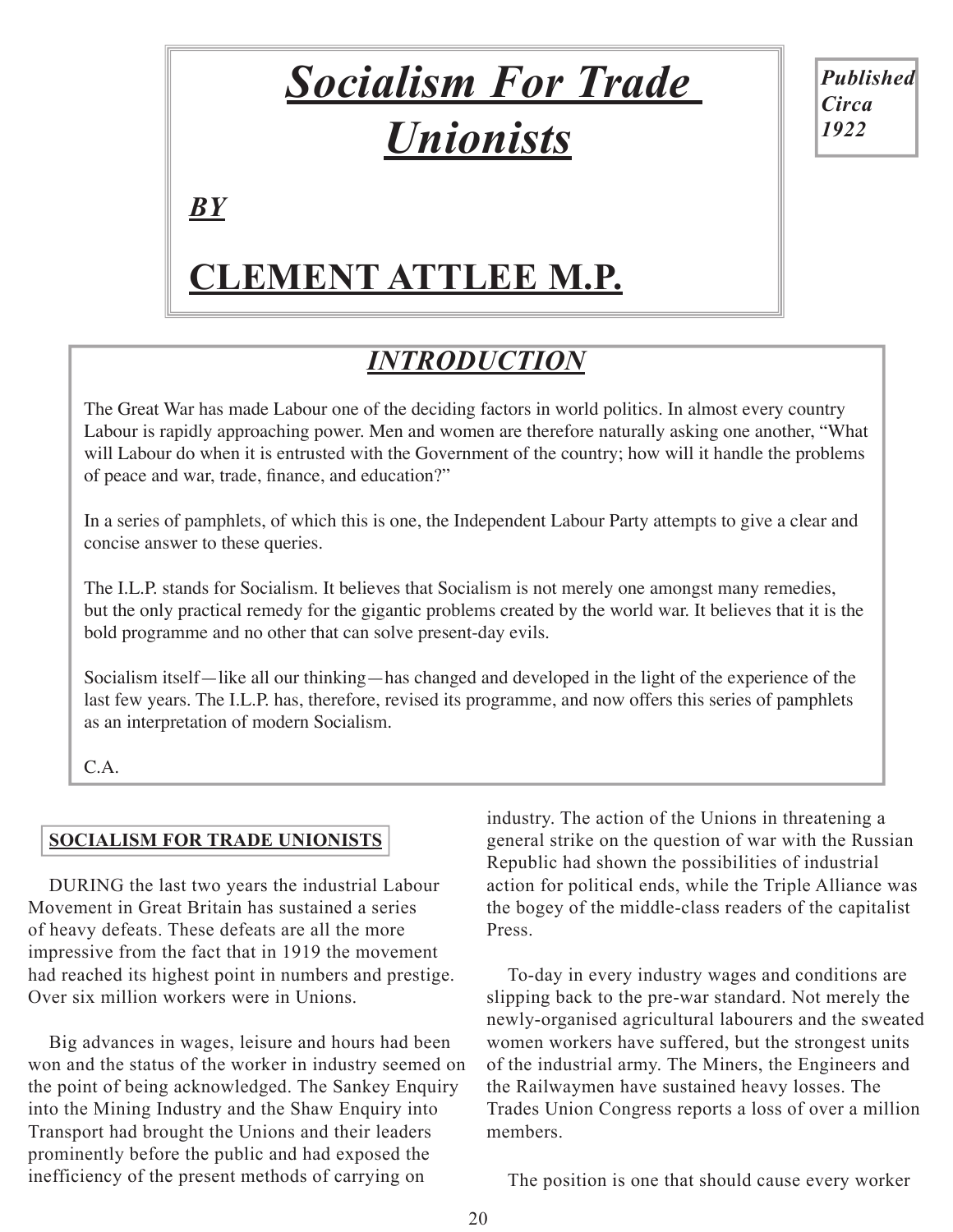in the country to consider seriously. He should ask himself what are the causes of this great set-back. Is it the fault of the leaders? Is it the faulty organisation? Is it the result of economic causes bevond control? Is it, perhaps, the inevitable result of a failure to realise the necessary conditions of success, a failure to make correct use of the weapons available, a failure to realise the true objective of the movement?

Let us see if we can find an answer to these questions.

# **THE LESSON OF HISTORY.**

It is now nearly a hundred years since Trade Unions ceased to be illegal conspiracies and were able to fight openly. During that period the movement has grown from a few scattered thousands to an organised body of over five millions. Unions count their members by the thousand instead of by tens. By various devices—the strike, collective bargaining, mutual insurance and political action—an endeavour has been made to build up a code which shall give the worker some rights against his master and to secure for him a larger share in the product of industry. Undoubtedly considerable advances have been made. Assuredly without the Unions, the plight of the worker to-day would be worse than it is.

But the fact remains that in 1922, as in 1822, the worker is still a mere wage-earner, dependent for his livelihood on the willingness of a capitalist to employ him at a profit. He has no status in industry, no security of life, no minimum standard of wage. When he ceases to be profitable he is thrown into the street to exist as he can on charity or State relief. Surely this is a poor return for a hundred years of endeavour and sacrifice.

Throughout Trade Union history there have been waves of advance and retreat. These waves have been conditioned by the state of trade. When trade was good, advances were won ; when trade was bad, these advances were largely lost. Again and again history repeats itself. Brisk trade, a rush to enter the Unions, concessions in hours, wages and conditions obtained, and then—the slump, wages reduced, hours lengthened and a falling away of the newly-organised workers.

The last of these cycles of advance and retreat is with us to-day. The war created an abnormal situation. For the first time for hundreds of years there was a

shortage of labour. Unemployment disappeared and the workers were in a position to demand a high price for their commodity, labour. But the nation was at war. An appeal was made to patriotism, and as the vast majority of trade unionists, leaders and rank and file alike, were ardent supporters of the war, the workers, unlike the capitalists, held their hand. Only in the later stages of the war, when industrial unrest became widespread, and the Shop Stewards' Movement forced the pace, and in the short boom that followed the Armistice, were concessions obtained.

In the first year after the war a feeling of elation prevailed, big talk was indulged in, and an appearance of Labour strength created. But the capitalists were only biding their time. Entrenched in the Profiteers' Parliament and vastly better organised than ever before, they watched the tide of unemployment flooding, and when millions were out of work and Union funds depleted, they struck, and struck hard. The workers were out-manoeuvred and out-fought. Black Friday was but the most outstanding incident in a series of crushing defeats all along the line.

# **INDUSTRIAL TRENCH WARFARE.**

The contest between Capital and Labour on the industrial field is very like the long-drawn-out campaign in France and Flanders during the war. Each side is entrenched. Labour attacks and, after enormous sacrifices, gains a few hundred yards of trench, an extra twopence on piece rates, a shorter working day, the "dockers' tanner" or Union recognition. Then in due course comes the counter-attack, and, except for a few small gains, the whole advantage is swept away. In this warfare Capital holds the initiative. It knows when to attack and when to retreat according to plan. It occupies the high ground and has the more powerful weapons, including the poison gas of the capitalist Press. This is the kind of warfare in which Labour has been engaged for the last hundred years. A fight for  $\langle i \rangle$  small and limited objectives  $\langle i \rangle$  gained with enormous sacrifice and lost again very soon. It is time that this form of warfare was ended.

# **LABOUR'S MISTAKEN OBJECTIVE.**

The fault has been the failure to realise that little successes are of no permanent value. The objective must be the defeat of the enemy, the capture of his position and its consolidation. The capitalist position is the ownership of the means of production, distribution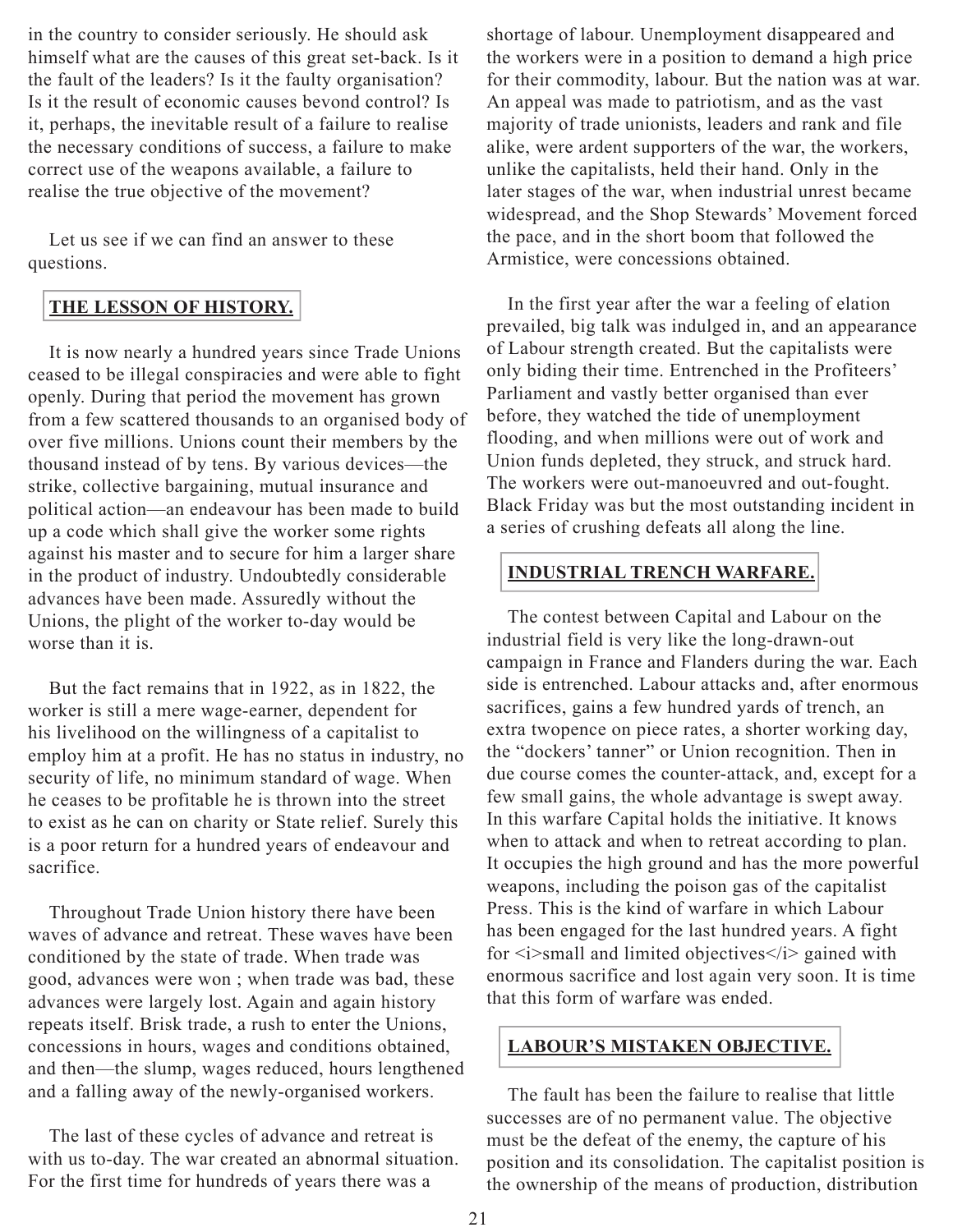and exchange. It is true that Labour's organisation has been faulty and its leadership often bad, but this is caused by the mistaken aim. At the present moment, at a time of crisis, we have the N.U.R. and the A.E.U. fighting each other instead of the common enemy. Many workers still trust in their position as skilled craftsmen and assert their superiority over other workers. Many are more concerned in the fortunes of their particular Unions than in the interests of the workers. The tragedy of Labour has been the sacrifices made for wholly insufficient advantages.

The same weakness has been displayed in the use of the other great weapon, the vote. For years workers were content to send their masters to Parliament, contenting themselves with extracting from them promises to support particular measures, such as Mines Regulation and Workmen's Compensation Acts. Later they did begin to send their own men, but in such small numbers that they had to beg for concessions from the capitalist parties. Those representatives then, and even now, for the most part, regarded themselves as sent to look after the interests of particular bodies of workers and were content with small gains for their sections. The Labour Party to-day is but 143 in a House of 610, and even were a majority returned at the next election, they would have no clear idea of what the workers expect them to do. The individual worker, it asked to sketch a Labour programme, would probably mention unemployment and housing, then perhaps some matter of concern to his particular industry. Some would mention nationalisation, but without any clear idea of how a nationalised industry would be carried on or what would be his position in it.

# **LABOUR'S REAL OBJECTIVE.**

Industrial and political action are both necessary. Hitherto the workers have used, partially and uncertainly, one or other weapon. Some have endeavoured to gain industrial objects by political action, others political objects by industrial action. The two weapons must be used together. The political weapon is necessary for the capture of the power of the State, of the legislative and administrative machine and the forces of law and order. It must be used to effect a transfer of the ownership of industry from the capitalist to the community. The industrial weapon must be used to support the political power against all attempts at revolution by the capitalist class during the transition from capitalism to the co-operative

commonwealth. And, above all, the workers must be so organised as to be ready to take over the control and management of industry from the capitalist.

# **THE CONTROL OF INDUSTRY.**

Industry to-day is controlled by a small group of wealthy men, who carry it on for the purpose of making profit for themselves and for a larger body of shareholders whose sole function is to receive interests and profits. The characteristic unit in industry is the limited company controlled by the capitalist. In every industry the competition of a number of individual undertakings is being replaced by some form of trust or combine, while behind all combinations

stands the great money trust of the big banks controlling credit. Labour's aim is to place the worker in control instead of the capitalist, to organise production for use instead of for profit, and to replace capitalist autocracy by industrial democracy. Instead of the worker being "a hand" depending for his livelihood on the willingness of someone to employ him at a profit, without status and subject to the absolute commands of a master, he must be a free man controlling industry in association with his fellows in the interests of all.

The task of eliminating capitalist control belongs to political democracy ; the work of organising the new industrial order belongs to industrial democracy. The Trade Union movement is the expression of industrial democracy. It must undertake and fit itself for its task.

Let us consider the kind of organisation that we desire in industry and we shall see what reforms are needed in Trade Union structure and method.

## **THE NEW INDUSTRIAL ORDER.**

Each industry is to be considered as a piece of social machinery designed for the performance of a particular service to the community. This service must be performed in the most efficient manner possible in the interests of all. Let us take the transport industry as an example. All transport, whether by rail, road, water, or air, will form one service, the general direction of which will be in the hands of representatives of the workers in the industry in consultation with representatives of the users of the service.

Within this great body of organised transport workers will be groups engaged in the different kinds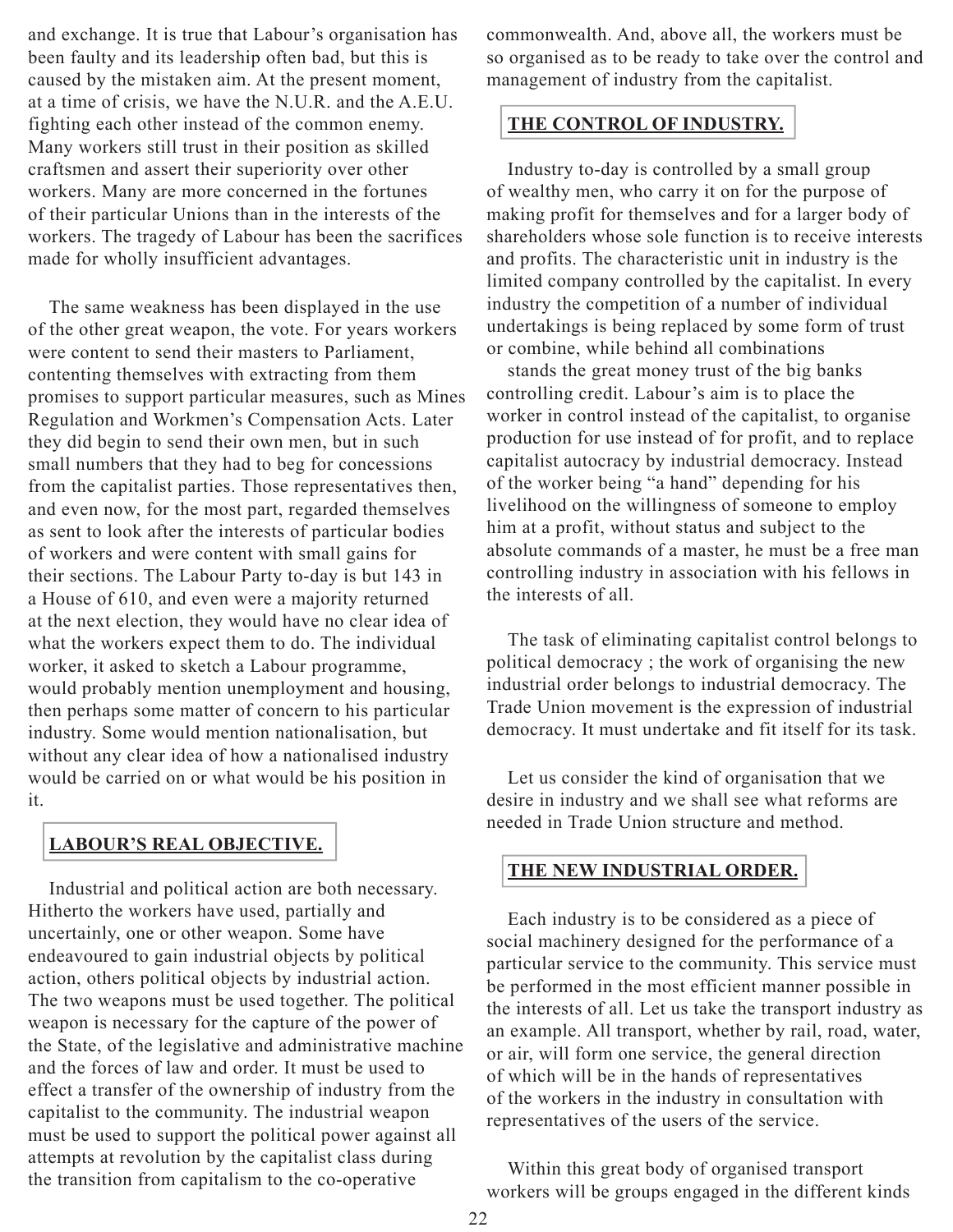of transport, railway, shipping, ports, etc. Every one of these groups will be self-governing. The principle of self-government will be applied from the largest to the smallest groups. Subject to their possessing the necessary qualifications, the superior grades will be chosen by their fellow workers. Discipline there will be, and must be, but it will be the self-imposed discipline of free men. Each worker will have his share of responsibility and his status in the industry. He will not be turned off without pay when his services are temporarily not required. He will be a worker enrolled in a particular service and entitled to the standard remuneration of his grade.

The internal management of the service will be in the hands of the workers : the kind of service to be provided and the amount to be charged for it must be a matter for negotiation with other organised bodies ; but in any case the industry must provide a standard of life for the workers based on the productive capacity of the community. The whole industry of the country will be regarded as a unity, and there will be no question of one section taking advantage of its economic position as against other sections.

In a similar way other services, mining, building, textile, engineering, etc., will be organised. The exact system will doubtless differ in each industry. It would be absurd to have precisely the same system for agriculture and transport. Experience will show what is best suited for each particular service, and, provided that the general principle is maintained, the workers in each industry will make their own schemes. The Miners' Federation and the Building Trades have by precept and example shown the way. It is the duty of the workers in every industry to follow their example.

# **THE IMMEDIATE TASK OF THE TRADE UNIONIST.**

Such being the general idea of the future control of industry, we must now consider what changes are necessary in Trade Union structure and methods. While of recent years there has been a welcome tendency to substitute a few large Unions for a multitude of small organisations, the Trade Union World is still far too much divided. In particular, craft Union and industrial Union exist side by side, with consequent friction and loss of power.

The craft Union as an exclusive body has had its day. It depended for its success on a policy of exclusion based on the skill of its members. It enabled a limited number of workers to raise themselves slightly above the general level. To-day the progress of invention and mass production methods have destroyed its economic basis. The new note must be inclusiveness. Workers in a particular industry, of all grades from the most skilled technician down to the lowest skilled labourer, must be in the same Union. In particular, the management grades must be included. With the control of industry by the workers as the objective, organisation by industry becomes imperative. There must be an end to demarcation squabbles and member poaching.

The best solution is undoubtedly the one big allembracing Union. Within this Union there will be ample room for subsidiary groupings, vertical by industry and horizontal by craft. There must be the widest autonomy for groups and branches consistent with unity of aim and action. The Headquarters of the Union must command the best brains of the movement and must have a thoroughly well-equipped staff, able to consider the industrial position in all its bearings. To the forging of this instrument, old prejudices and obsolete loyalties to societies must give way.

# **TRADE UNION METHOD.**

While the old methods of Trade Unionism, the strike, mutual insurance, and collective bargaining, must necessarily continue for the every-day work of the Unions, they must be employed with more conscious direction. The industrial strike is in the main a defensive weapon and the last line of defence at that. Whenever a strike has been decided upon, it must be backed by the whole force of the movement, the exact objective must be laid down, its extent limited beforehand, and a careful calculation made as to the area of industry affected. The strike begun by one section and extended to others piecemeal invites defeat. Simultaneous determination of agreements would help in this connection. Broadly speaking, the strike can now only be employed on a limited field for bringing into line an individual recalcitrant employer or on a national scale. In the latter case the Government is bound to be called in, and the matter becomes political. A strike on a large scale must be considered carefully in close consultation with the political movement and must only be undertaken for an object of the highest importance affecting the great mass of the workers.